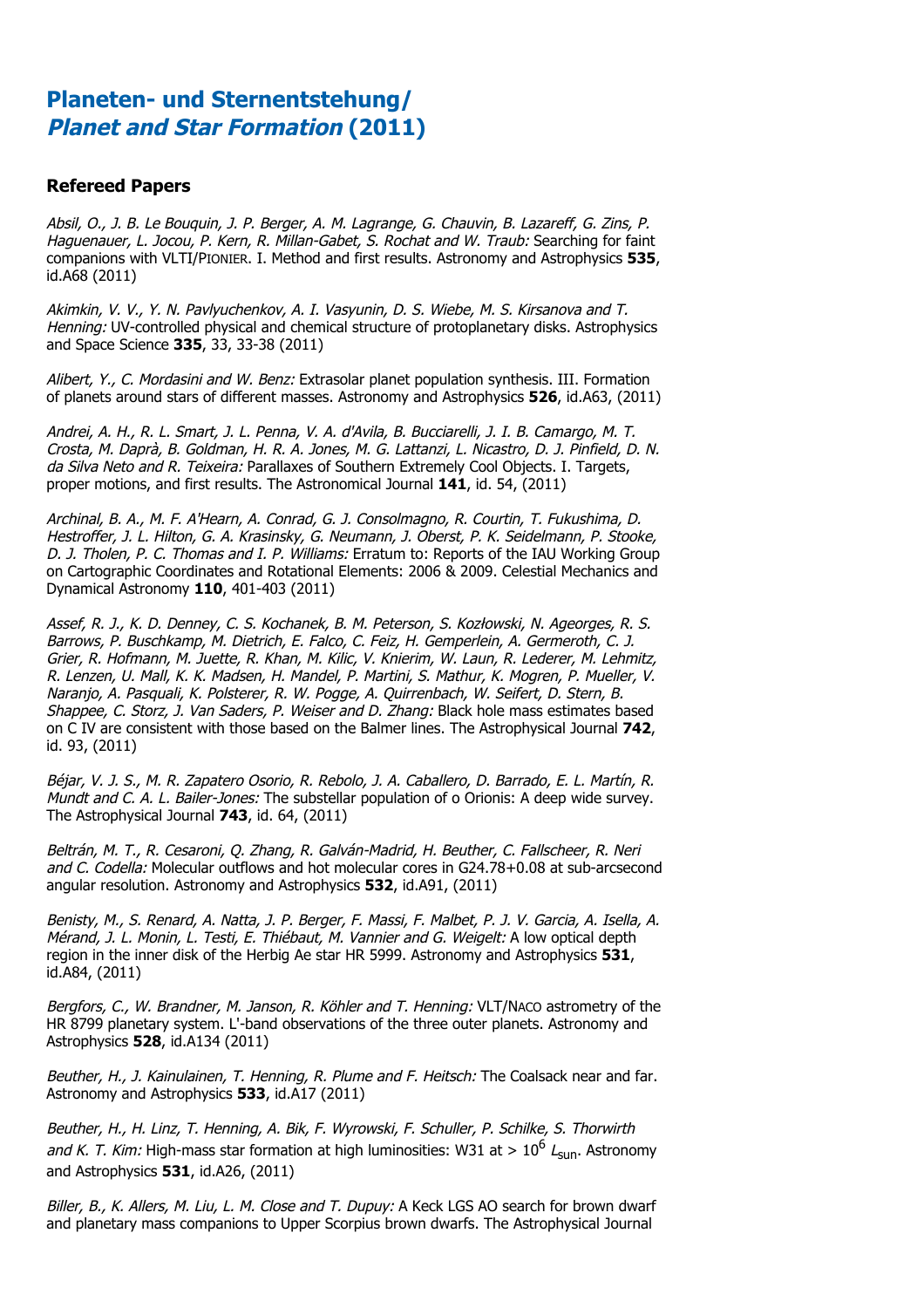**730**, id. 39, (2011)

Birnstiel, T., C. W. Ormel and C. P. Dullemond: Dust size distributions in coagulation/fragmentation equilibrium: numerical solutions and analytical fits. Astronomy and Astrophysics **525**, id.A11 (2011)

Bonnefoy, M., A. M. Lagrange, A. Boccaletti, G. Chauvin, D. Apai, F. Allard, D. Ehrenreich, J. H. V. Girard, D. Mouillet, D. Rouan, D. Gratadour and M. Kasper: High angular resolution detection of  $\beta$  Pictoris b at 2.18 mm. Astronomy and Astrophysics **528**, id.L15 (2011)

Bouwman, J., H. M. Cuppen, M. Steglich, L. J. Allamandola and H. Linnartz: Photochemistry of polycyclic aromatic hydrocarbons in cosmic water ice. II. Near UV/VIS spectroscopy and ionization rates. Astronomy and Astrophysics **529**, id.A46, (2011)

Cady, E., M. McElwain, N. J. Kasdin and C. Thalmann: A dual-mask coronagraph for observing faint companions to binary stars. Publications of the Astronomical Society of the Pacific **123**, 333-340 (2011)

Carson, J. C., M. Marengo, B. M. Patten, K. L. Luhman, S. M. Sonnett, J. L. Hora, M. T. Schuster, P. R. Allen, G. G. Fazio, J. R. Stauffer and C. Schnupp: A Spitzer IRAC imaging survey for T dwarf companions around M, L, and T dwarfs: observations, results, and Monte Carlo population analyses. The Astrophysical Journal **743**, id. 141, 141 (2011)

Cesaroni, R., M. T. Beltrán, Q. Zhang, H. Beuther and C. Fallscheer: Dissecting a hot molecular core: the case of G31.41+0.31. Astronomy and Astrophysics **533**, id.A73 (2011)

Chesneau, O., A. Meilland, D. P. K. Banerjee, J. B. Le Bouquin, H. McAlister, F. Millour, S. T. Ridgway, A. Spang, T. Ten Brummelaar, M. Wittkowski, N. M. Ashok, M. Benisty, J. P. Berger, T. Boyajian, C. Farrington, P. J. Goldfinger, A. Merand, N. Nardetto, R. Petrov, T. Rivinius, G. Schaefer, Y. Touhami and G. Zins: The 2011 outburst of the recurrent nova T Pyxidis. Evidence for a face-on bipolar ejection. Astronomy and Astrophysics **534**, id.L11 (2011)

Cieza, L. A., J. Olofsson, P. M. Harvey, C. Pinte, B. Merín, J.-C. Augereau, N. J. Evans, J. Najita, T. Henning and F. Ménard: Herschel observations of the T Cha transition disk: Constraining the outer disk properties. The Astrophysical Journal Letters **741**, id. L25 (2011)

Clark, D. M., S. S. Eikenberry, B. R. Brandl, J. C. Wilson, J. C. Carson, C. P. Henderson, T. L. Hayward, D. J. Barry, A. F. Ptak and E. J. M. Colbert: Multiwavelength study of Chandra Xray sources in the Antennae. Monthly Notices of the Royal Astronomical Society **410**, 890- 898 (2011)

Clayton, G. C., B. E. K. Sugerman, S. A. Stanford, B. A. Whitney, J. Honor, B. Babler, M. J. Barlow, K. D. Gordon, J. E. Andrews, T. R. Geballe, H. E. Bond, O. De Marco, W. A. Lawson, B. Sibthorpe, G. Olofsson, E. Polehampton, H. L. Gomez, M. Matsuura, P. C. Hargrave, R. J. Ivison, R. Wesson, S. J. Leeks, B. M. Swinyard and T. L. Lim: The circumstellar environment of R Coronae Borealis: white dwarf merger or final-helium-shell flash? The Astrophysical Journal **743**, id. 44 (2011)

Commerçon, B., E. Audit, G. Chabrier and J. P. Chièze: Physical and radiative properties of the first-core accretion shock. Astronomy and Astrophysics **530**, id.A13, (2011)

Commerçon, B., P. Hennebelle and T. Henning: Collapse of massive magnetized dense cores using radiation magnetohydrodynamics: Early fragmentation inhibition. The Astrophysical Journal Letters **742**, id. L9 (2011)

Commerçon, B., R. Teyssier, E. Audit, P. Hennebelle and G. Chabrier: Radiation hydrodynamics with adaptive mesh refinement and application to prestellar core collapse. I. Methods. Astronomy and Astrophysics **529**, id.A35 (2011)

Currie, T., C. M. Lisse, A. Sicilia-Aguilar, G. H. Rieke and K. Y. L. Su: Spitzer Infrared Spectrograph spectroscopy of the 10 Myr Old EF Cha debris disk: Evidence for phyllosilicaterich dust in the terrestrial zone. The Astrophysical Journal **734**, id. 115, (2011)

Currie, T. and A. Sicilia-Aguilar: The transitional protoplanetary disk frequency as a function of age: Disk evolution in the Coronet Cluster, Taurus, and other 1-8 Myr old regions. The Astrophysical Journal **732**, id. 24, (2011)

de Pater, I., M. H. Wong, K. de Kleer, H. B. Hammel, M. Ádámkovics and A. Conrad: Keck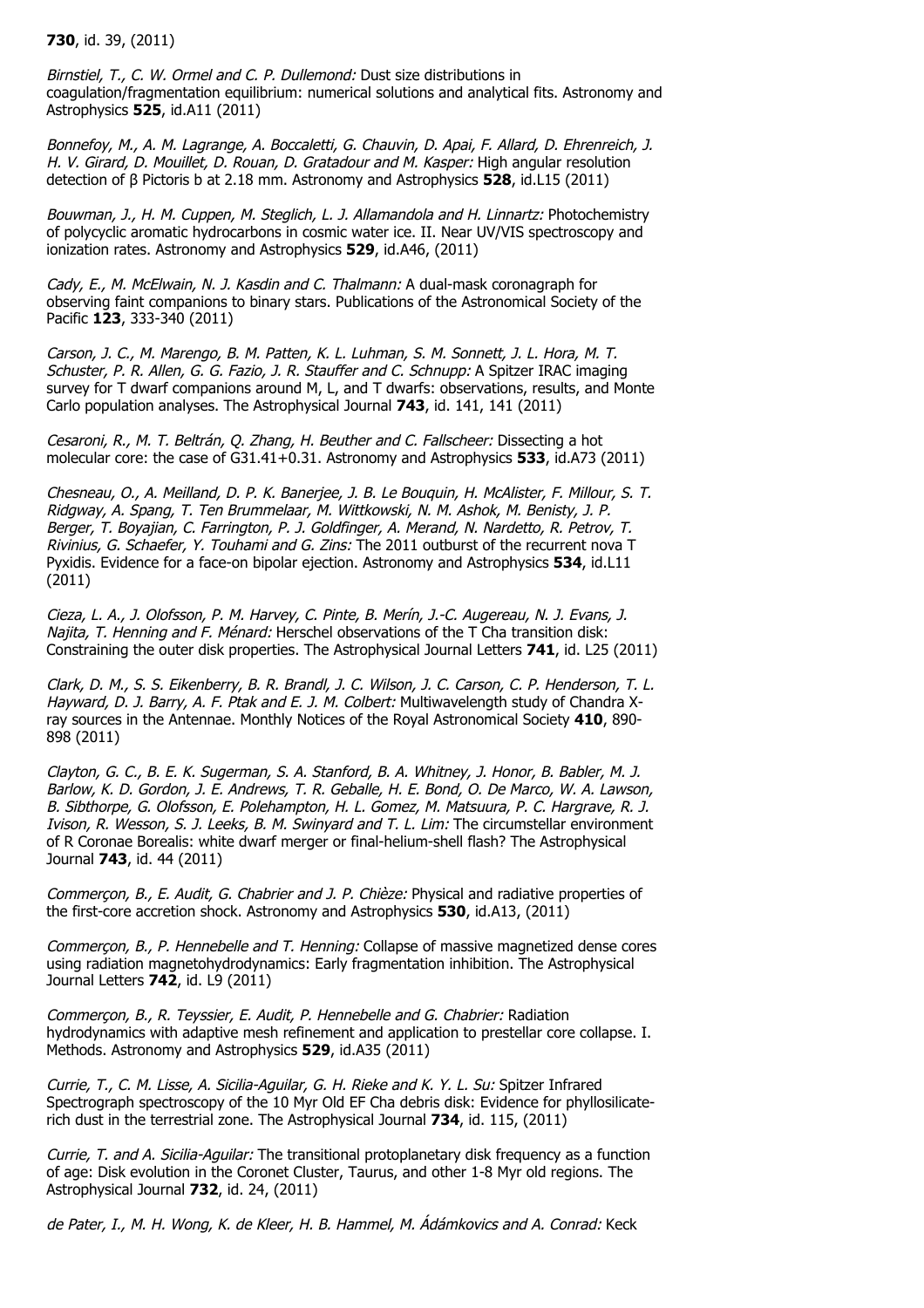adaptive optics images of Jupiter's north polar cap and Northern Red Oval. Icarus **213**, 559- 563 (2011)

Deacon, N. R., M. C. Liu, E. A. Magnier, B. P. Bowler, B. Goldman, J. A. Redstone, W. S. Burgett, K. C. Chambers, H. Flewelling, N. Kaiser, R. H. Lupton, J. S. Morgan, P. A. Price, W. E. Sweeney, J. L. Tonry, R. J. Wainscoat and C. Waters: Four new T dwarfs identified in Pan-STARRS 1 commissioning data. The Astronomical Journal **142**, id. 77, (2011)

Defrère, D., O. Absil, J. C. Augereau, E. di Folco, J. P. Berger, V. Coudé Du Foresto, P. Kervella, J. B. Le Bouquin, J. Lebreton, R. Millan-Gabet, J. D. Monnier, J. Olofsson and W. Traub: Hot exozodiacal dust resolved around Vega with IOTA/IONIC. Astronomy and Astrophysics **534**, id.A5, (2011)

Desidera, S., E. Covino, S. Messina, V. D'Orazi D'Orazi, J. M. Alcalá, E. Brugaletta, J. Carson, A. C. Lanzafame and R. Launhardt: The debris disk host star HD 61005: a member of the Argus association? Astronomy and Astrophysics **529**, id.A54 (2011)

Dominik, C. and C. P. Dullemond: Accretion through the inner hole of transitional disks: what happens to the dust? Astronomy and Astrophysics **531**, id.A101, (2011)

Dumusque, X., C. Lovis, D. Ségransan, M. Mayor, S. Udry, W. Benz, F. Bouchy, G. Lo Curto, C. Mordasini, F. Pepe, D. Queloz, N. C. Santos and D. Naef: The HARPS search for southern extra-solar planets. XXX. Planetary systems around stars with solar-like magnetic cycles and short-term activity variation. Astronomy and Astrophysics **535**, id.A55, (2011)

Dutrey, A., V. Wakelam, Y. Boehler, S. Guilloteau, F. Hersant, D. Semenov, E. Chapillon, T. Henning, V. Piétu, R. Launhardt, F. Gueth and K. Schreyer: Chemistry in disks. V. Sulfurbearing molecules in the protoplanetary disks surrounding LkCa15, MWC480, DM Tauri, and GO Tauri. Astronomy and Astrophysics **535**, id.A104, (2011)

El-Kork, N., F. Huisken and C. von Borczyskowski: Dielectric effects on the optical properties of single silicon nanocrystals. Journal of Applied Physics **110**, 074312-074312-9 (2011)

Ellerbroek, L. E., L. Kaper, A. Bik, A. de Koter, M. Horrobin, E. Puga, H. Sana and L. B. F. M. Waters: The intermediate-mass young stellar object 08576nr292: Discovery of a disk-jet system. The Astrophysical Journal Letters **732**, id. L9 (2011)

Enke, H., M. Steinmetz, H.-M. Adorf, A. Beck-Ratzka, F. Breitling, T. Brüsemeister, A. Carlson, T. Ensslin, M. Högqvist, I. Nickelt, T. Radke, A. Reinefeld, A. Reiser, T. Scholl, R. Spurzem, J. Steinacker, W. Voges, J. Wambsganß and S. White: AstroGrid-D: Grid technology for astronomical science. New Astronomy **16**, 79-93 (2011)

Ernst, A., A. Just, P. Berczik and C. Olczak: Simulations of the Hyades. Astronomy and Astrophysics **536**, id.A64 (2011)

Fallscheer, C., H. Beuther, J. Sauter, S. Wolf and O. Zhang: A high-mass dusty disk cndidate: The case of IRAS 18151-1208. The Astrophysical Journal **729**, id. 66, (2011)

Feoli, A. and L. Mancini: A fundamental equation for supermassive black holes. International Journal of Modern Physics D **20**, 2305-2315 (2011 )

Flaherty, K. M., J. Muzerolle, G. Rieke, R. Gutermuth, Z. Balog, W. Herbst, S. T. Megeath and M. Kun: The highly dynamic behavior of the innermost dust and gas in the transition disk variable LRLL 31. The Astrophysical Journal **732**, id. 83, (2011)

Flock, M., N. Dzyurkevich, H. Klahr, N. J. Turner and T. Henning: Turbulence and steady flows in three-dimensional global stratified magnetohydrodynamic simulations of accretion disks. The Astrophysical Journal **735**, id. 122, (2011)

Fogel, J. K. J., T. J. Bethell, E. A. Bergin, N. Calvet and D. Semenov: Chemistry of a protoplanetary disk with grain settling and Lya radiation. The Astrophysical Journal 726, id. 29 (2011)

Foppiani, I., J. M. Hill, M. Lombini, G. Bregoli, G. Cosentino, E. Diolaiti, T. M. Herbst, G. Innocenti, D. Meschke, D. L. Miller, R.-R. Rohloff and L. Schreiber: An instrument for commissioning the active and adaptive optics of modern telescopes: the Infrared Test Camera for the Large Binocular Telescope. Experimental Astronomy **31**, 115-130 (2011)

Froebrich, D., C. J. Davis, G. Ioannidis, T. M. Gledhill, M. Takami, A. Chrysostomou, J. Drew,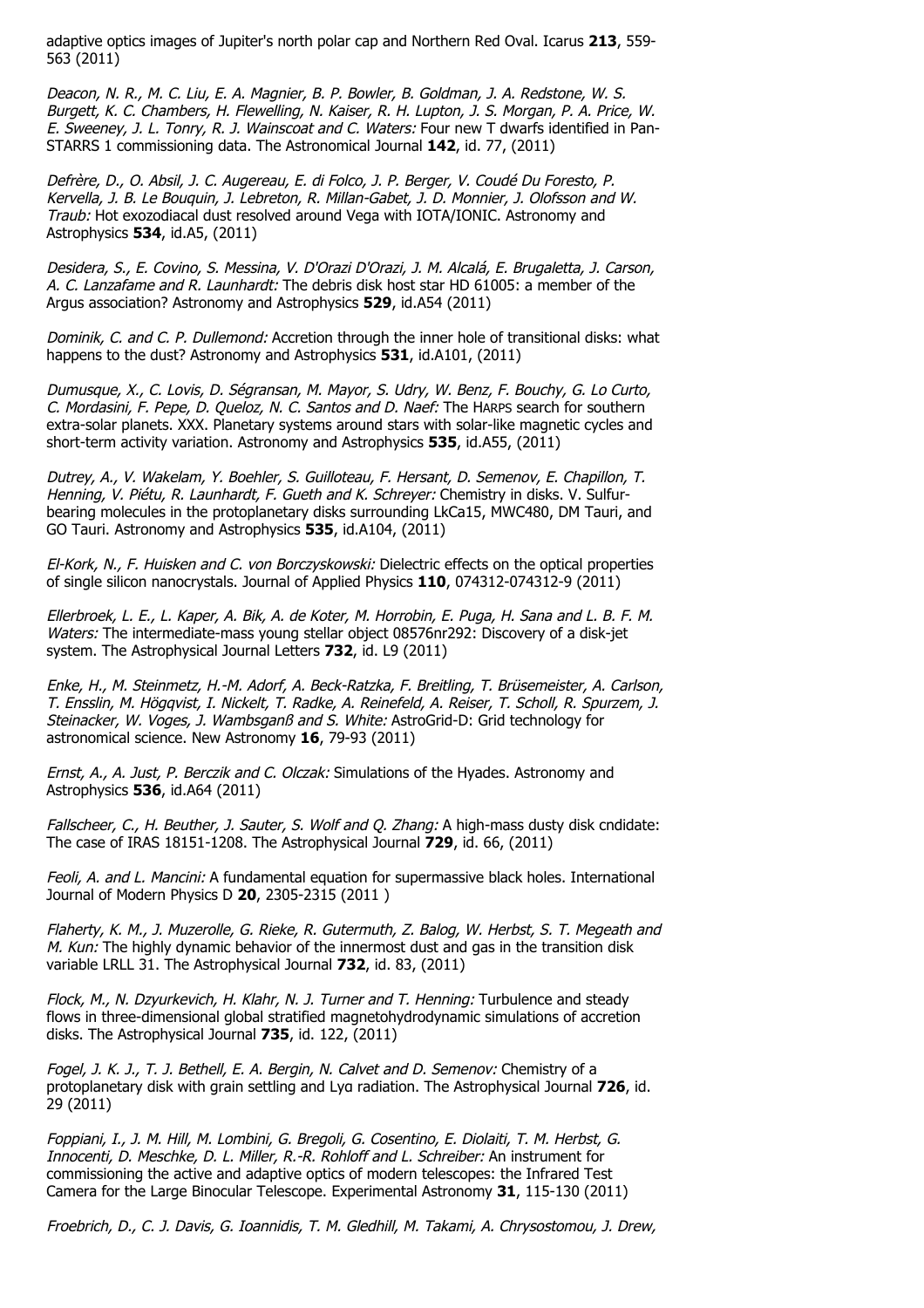J. Eislöffel, A. Gosling, R. Gredel, J. Hatchell, K. W. Hodapp, M. S. N. Kumar, P. W. Lucas, H. Matthews, M. G. Rawlings, M. D. Smith, B. Stecklum, W. P. Varricatt, H. T. Lee, P. S. Teixeira, C. Aspin, T. Khanzadyan, J. Karr, H. J. Kim, B. C. Koo, J. J. Lee, Y. H. Lee, T. Y. Magakian, T. A. Movsessian, E. H. Nikogossian, T. S. Pyo and T. Stanke: UWISH2 – the UKIRT widefield infrared survey for H2. Monthly Notices of the Royal Astronomical Society **413**, 480-492 (2011)

Gadallah, K. A. K., H. Mutschke and C. Jäger: UV irradiated hydrogenated amorphous carbon (HAC) materials as a carrier candidate of the interstellar UV bump at 217.5 nm. Astronomy and Astrophysics **528**, id.A56 (2011)

Gennaro, M., W. Brandner, A. Stolte and T. Henning: Mass segregation and elongation of the starburst cluster Westerlund 1. Monthly Notices of the Royal Astronomical Society **412**, 2469-2488 (2011)

Gielen, C., J. Bouwman, H. van Winckel, T. Lloyd Evans, P. M. Woods, F. Kemper, M. Marengo, M. Meixner, G. C. Sloan and A. G. G. M. Tielens: Silicate features in galactic and extragalactic post-AGB discs. Astronomy and Astrophysics **533**, id.A99 (2011)

Gielen, C., J. Cami, J. Bouwman, E. Peeters and M. Min: Carbonaceous molecules in the oxygen-rich circumstellar environment of binary post-AGB stars. C60 fullerenes and polycyclic aromatic hydrocarbons. Astronomy and Astrophysics **536**, id.A54, (2011)

Goto, M., Z. Regály, C. P. Dullemond, M. van den Ancker, J. M. Brown, A. Carmona, K. Pontoppidan, P. Ábrahám, G. A. Blake, D. Fedele, T. Henning, A. Juhász, Á. Kóspál, L. Mosoni, A. Sicilia-Aguilar, H. Terada, R. van Boekel, E. F. van Dishoeck and T. Usuda: Fundamental vibrational transition of CO during the outburst of EX Lupi in 2008. The Astrophysical Journal **728**, id. 5 (2011)

Goto, M., T. Usuda, T. R. Geballe, N. Indriolo, B. J. McCall, T. Henning and T. Oka: Absorption-line survey of  $H_3^+$  toward the Galactic center sources. III. Extent of warm and diffuse clouds. Publications of the Astronomical Society of Japan **63**, L13-L17 (2011)

Gouliermis, D. A.: Resolved young stellar populations in star-forming regions of the Magellanic Clouds. Physica Scripta **84**, 048401 (2011), (2011)

Gouliermis, D. A., A. E. Dolphin, M. Robberto, R. A. Gruendl, Y.-H. Chu, M. Gennaro, T. Henning, M. Rosa, N. Da Rio, W. Brandner, M. Romaniello, G. De Marchi, N. Panagia and H. Zinnecker: Pre-main-sequence stellar populations across shapley constellation III. I. Photometric analysis and identification. The Astrophysical Journal **738**, id. 137 (2011)

Gredel, R., Y. Carpentier, G. Rouillé, M. Steglich, F. Huisken and T. Henning: Abundances of PAHs in the ISM: confronting observations with experimental results. Astronomy and Astrophysics **530**, id.A26, (2011)

Green, J. D., N. J. Evans, II, Á. Kóspál, T. A. van Kempen, G. Herczeg, S. P. Quanz, T. Henning, J.-E. Lee, M. M. Dunham, G. Meeus, J. Bouwman, E. van Dishoeck, J.-H. Chen, M. Güdel, S. L. Skinner, M. Merello, D. Pooley, L. M. Rebull and S. Guieu: Disentangling the environment of the FU Orionis candidate HBC 722 with Herschel. The Astrophysical Journal Letters **731**, id. L25 (2011)

Grellmann, R., T. Ratzka, S. Kraus, H. Linz, T. Preibisch and G. Weigelt: Mid-infrared interferometry of the massive young stellar object NGC 2264 IRS 1. Astronomy and Astrophysics **532**, id.A109 (2011)

Groenewegen, M. A. T., C. Waelkens, M. J. Barlow, F. Kerschbaum, P. Garcia-Lario, J. Cernicharo, J. A. D. L. Blommaert, J. Bouwman, M. Cohen, N. Cox, L. Decin, K. Exter, W. K. Gear, H. L. Gomez, P. C. Hargrave, T. Henning, D. Hutsemékers, R. J. Ivison, A. Jorissen, O. Krause, D. Ladjal, S. J. Leeks, T. L. Lim, M. Matsuura, Y. Nazé, G. Olofsson, R. Ottensamer, E. Polehampton, T. Posch, G. Rauw, P. Royer, B. Sibthorpe, B. M. Swinyard, T. Ueta, C. Vamvatira-Nakou, B. Vandenbussche, G. C. van de Steene, S. van Eck, P. A. M. van Hoof, H. van Winckel, E. Verdugo and R. Wesson: MESS (Mass-loss of Evolved StarS), a Herschel key program. Astronomy and Astrophysics **526**, id.A162 (2011)

Hashimoto, J., M. Tamura, T. Muto, T. Kudo, M. Fukagawa, T. Fukue, M. Goto, C. A. Grady, T. Henning, K. Hodapp, M. Honda, S. Inutsuka, E. Kokubo, G. Knapp, M. W. McElwain, M. Momose, N. Ohashi, Y. K. Okamoto, M. Takami, E. L. Turner, J. Wisniewski, M. Janson, L. Abe, W. Brandner, J. Carson, S. Egner, M. Feldt, T. Golota, O. Guyon, Y. Hayano, M. Hayashi, S. Hayashi, M. Ishii, R. Kandori, N. Kusakabe, T. Matsuo, S. Mayama, S. Miyama, J.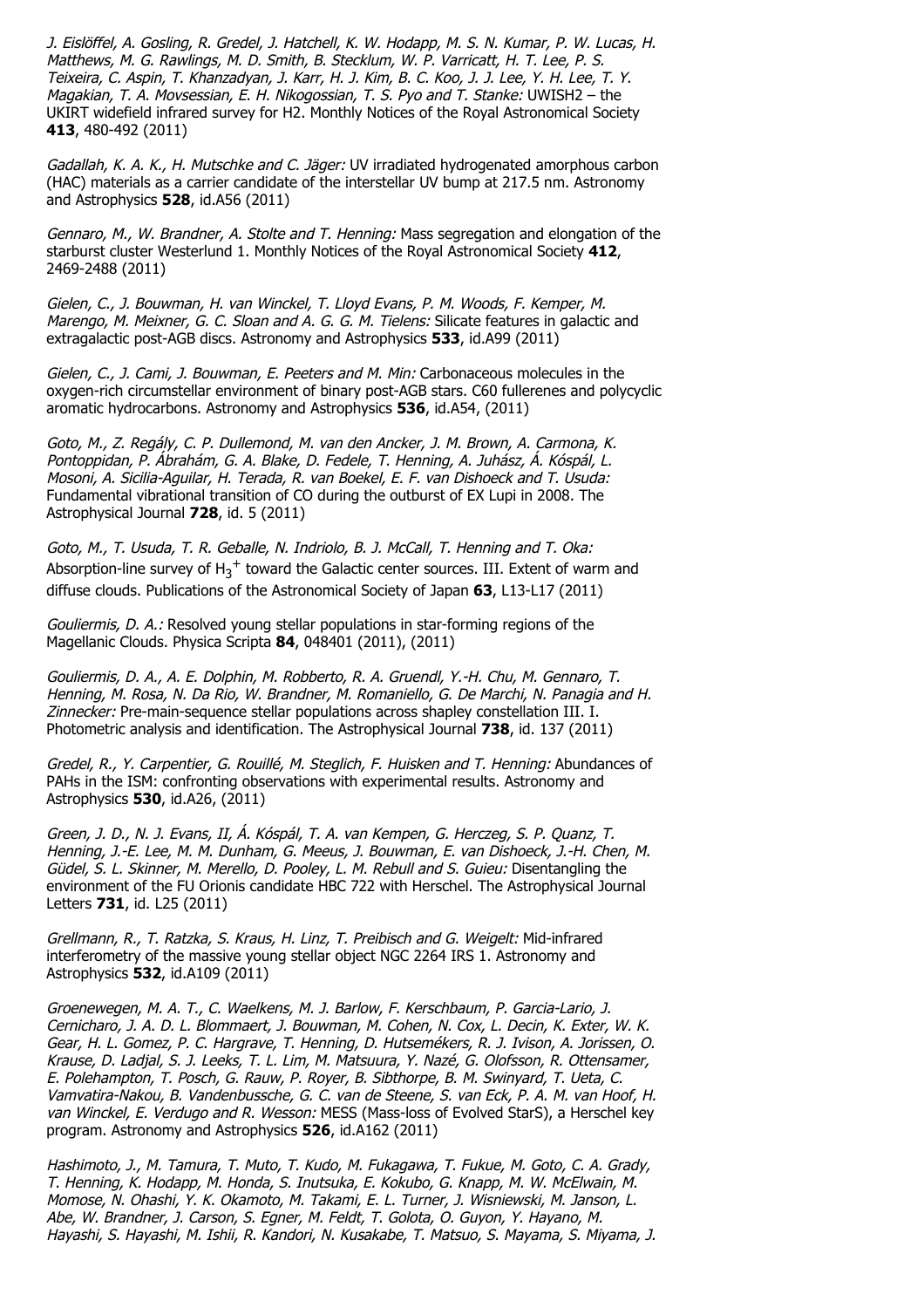I. Morino, A. Moro-Martin, T. Nishimura, T. S. Pyo, H. Suto, R. Suzuki, N. Takato, H. Terada, C. Thalmann, D. Tomono, M. Watanabe, T. Yamada, H. Takami and T. Usuda: Direct imaging of fine structures in giant planet-forming regions of the protoplanetary disk around AB Aurigae. The Astrophysical Journal Letters **729**, id. L17 (2011)

Haslinger, S., R. Amsüss, C. Koller, C. Hufnagel, N. Lippok, J. Majer, J. Verdu, S. Schneider and J. Schmiedmayer: Electron beam driven alkali metal atom source for loading a magnetooptical trap in a cryogenic environment. Applied Physics B: Lasers and Optics **102**, 819-823 (2011)

Hayfield, T., L. Mayer, J. Wadsley and A. C. Boley: The properties of pre-stellar discs in isolated and multiple pre-stellar systems. Monthly Notices of the Royal Astronomical Society **417**, 1839-1852 (2011)

Hennebelle, P., B. Commerçon, M. Joos, R. S. Klessen, M. Krumholz, J. C. Tan and R. Teyssier: Collapse, outflows and fragmentation of massive, turbulent and magnetized prestellar barotropic cores. Astronomy and Astrophysics **528**, id.A72 ( (2011)

Houde, M., T. Hezareh, H.-B. Li and T. G. Phillips: Ambipolar diffusion and turbulent magnetic fields in molecular clouds. Modern Physics Letters A **26**, 235-249 (2011)

Janson, M., M. Bonavita, H. Klahr, D. Lafrenière, R. Jayawardhana and H. Zinnecker: Highcontrast imaging search for planets and brown dwarfs around the most massive stars in the solar neighborhood. The Astrophysical Journal **736**, id. 89 (2011)

Janson, M., J. Carson, C. Thalmann, M. W. McElwain, M. Goto, J. Crepp, J. Wisniewski, L. Abe, W. Brandner, A. Burrows, S. Egner, M. Feldt, C. A. Grady, T. Golota, O. Guyon, J. Hashimoto, Y. Hayano, M. Hayashi, S. Hayashi, T. Henning, K. W. Hodapp, M. Ishii, M. Iye, R. Kandori, G. R. Knapp, T. Kudo, N. Kusakabe, M. Kuzuhara, T. Matsuo, S. Mayama, S. Miyama, J. I. Morino, A. Moro-Martín, T. Nishimura, T. S. Pyo, E. Serabyn, H. Suto, R. Suzuki, M. Takami, N. Takato, H. Terada, B. Tofflemire, D. Tomono, E. L. Turner, M. Watanabe, T. Yamada, H. Takami, T. Usuda and M. Tamura: Near-infrared multi-band photometry of the substellar companion GJ 758 B. The Astrophysical Journal **728**, id. 85 (2011)

Johansen, A. and H. Klahr: Planetesimal formation through streaming and gravitational instabilities. Earth Moon and Planets **108**, 39-43 (2011)

Johansen, A., H. Klahr and T. Henning: High-resolution simulations of planetesimal formation in turbulent protoplanetary discs. Astronomy and Astrophysics **529**, id.A62 (2011)

Johnston, K. G., E. Keto, T. P. Robitaille and K. Wood: The standard model of low-mass star formation applied to massive stars: multiwavelength modelling of IRAS 20126+4104. Monthly Notices of the Royal Astronomical Society **415**, 2953-2968 (2011)

Kaczmarek, T., C. Olczak and S. Pfalzner: Evolution of the binary population in young dense star clusters. Astronomy and Astrophysics **528**, id.A144, (2011)

Kainulainen, J., J. Alves, H. Beuther, T. Henning and F. Schuller: Mass reservoirs surrounding massive infrared dark clouds. A view by near-infrared dust extinction. Astronomy and Astrophysics **536**, id.A48, (2011)

Kainulainen, J., H. Beuther, R. Banerjee, C. Federrath and T. Henning: Probing the evolution of molecular cloud structure. II. From chaos to confinement. Astronomy and Astrophysics **530**, id.A64 (2011)

Kaltenegger, L. and D. Sasselov: Exploring the habitable zone for Kepler planetary candidates. The Astrophysical Journal Letters **736**, id. L25, (2011)

Kaltenegger, L., A. Segura and S. Mohanty: Model spectra of the first potentially habitable Super-Earth—Gl581d. The Astrophysical Journal **733**, id. 35, (2011)

Köhler, R.: The orbit of GG Tauri A. Astronomy and Astrophysics **530**, id.A126, (2011)

Kóspál, Á., P. Ábrahám, M. Goto, Z. Regály, C. P. Dullemond, T. Henning, A. Juhász, A. Sicilia-Aquilar and M. van den Ancker: Near-infrared spectroscopy of EX Lupi in outburst. The Astrophysical Journal **736**, id. 72 (2011)

Krasnokutski, S. A. and F. Huisken: Low-temperature chemistry in helium droplets: Reactions of Al atoms with O2 and H2O. The Journal of Physical Chemistry A **115**, 7120-7126 (2011)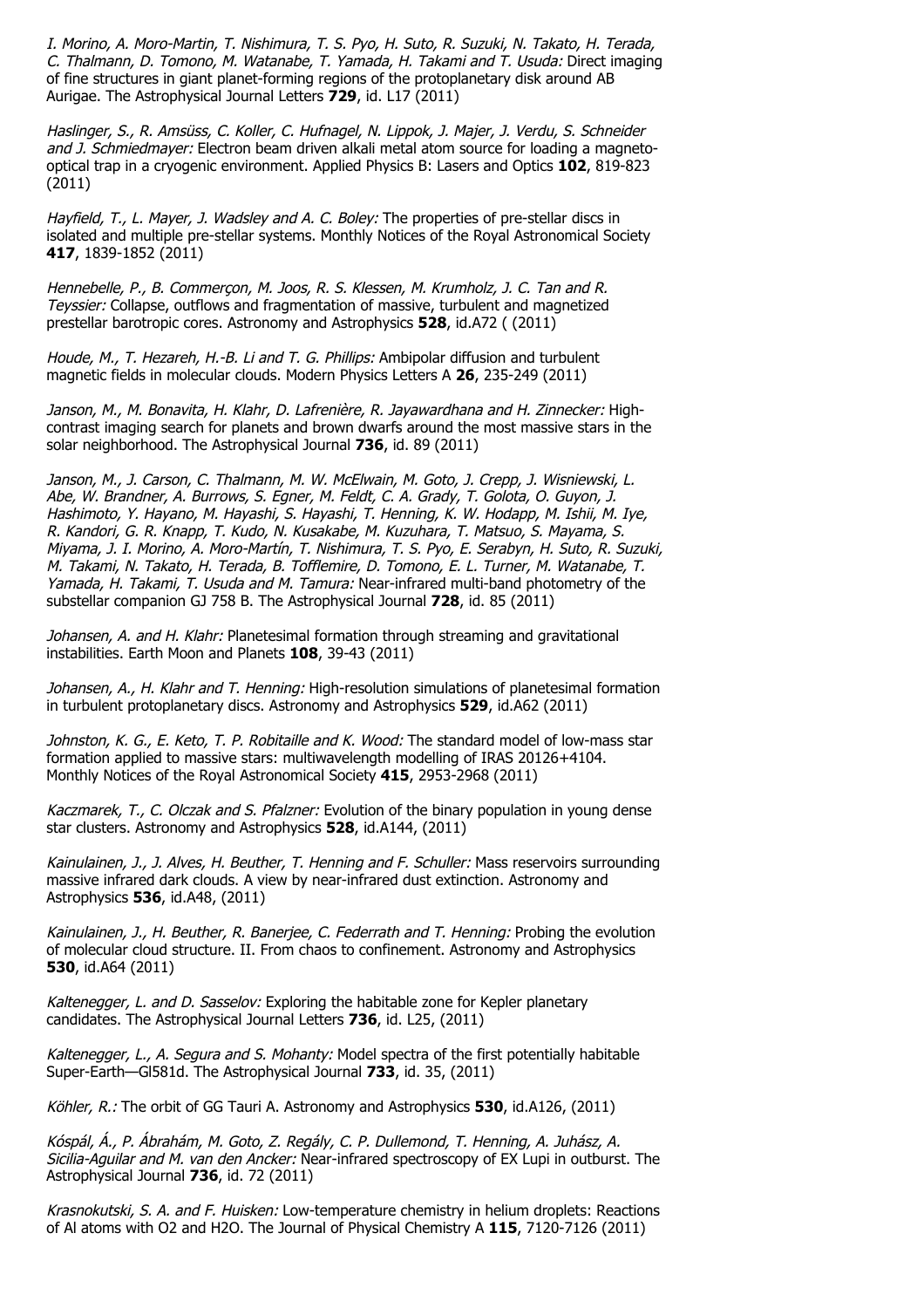Kritsuk, A. G., Â. Nordlund, D. Collins, P. Padoan, M. L. Norman, T. Abel, R. Banerjee, C. Federrath, M. Flock, D. Lee, P. S. Li, W.-C. Müller, R. Teyssier, S. D. Ustyugov, C. Vogel and H. Xu: Comparing numerical methods for isothermal magnetized supersonic turbulence. The Astrophysical Journal **737**, id. 13 (2011)

Kuiper, R., H. Klahr, H. Beuther and T. Henning: Three-dimensional simulation of massive star formation in the disk accretion scenario. The Astrophysical Journal **732**, id. 20 (2011)

Le Bouquin, J. B., J. P. Berger, B. Lazareff, G. Zins, P. Haguenauer, L. Jocou, P. Kern, R. Millan-Gabet, W. Traub, O. Absil, J. C. Augereau, M. Benisty, N. Blind, X. Bonfils, P. Bourget, A. Delboulbe, P. Feautrier, M. Germain, P. Gitton, D. Gillier, M. Kiekebusch, J. Kluska, J. Knudstrup, P. Labeye, J. L. Lizon, J. L. Monin, Y. Magnard, F. Malbet, D. Maurel, F. Ménard, M. Micallef, L. Michaud, G. Montagnier, S. Morel, T. Moulin, K. Perraut, D. Popovic, P. Rabou, S. Rochat, C. Rojas, F. Roussel, A. Roux, E. Stadler, S. Stefl, E. Tatulli and N. Ventura: PIONIER: a 4-telescope visitor instrument at VLTI. Astronomy and Astrophysics **535**, id.A67, (2011)

Lee, J. S., S. A. Krasnokutski and D.-S. Yang: High-resolution electron spectroscopy, preferential metal-binding sites, and thermochemistry of lithium complexes of polycyclic aromatic hydrocarbons. Journal of Chemical Physics **134**, 024301-024301-9 (2011 online)

Lee, J. S., S. A. Krasnokutski and D.-S. Yang: High-resolution electron spectroscopy, preferential metal-binding sites, and thermochemistry of lithium complexes of polycyclic aromatic hydrocarbons. Journal of Chemical Physics **134**, 024301-024301-9 (2011 online)

Li, H.-B., R. Blundell, A. Hedden, J. Kawamura, S. Paine and E. Tong: Evidence for dynamically important magnetic fields in molecular clouds. Monthly Notices of the Royal Astronomical Society **411**, 2067-2075 (2011)

Li, H.-B. and T. Henning: The alignment of molecular cloud magnetic fields with the spiral arms in M33. Nature **479**, 499, 499-501 (2011)

Liu, M. C., N. R. Deacon, E. A. Magnier, T. J. Dupuy, K. M. Aller, B. P. Bowler, J. Redstone, B. Goldman, W. S. Burgett, K. C. Chambers, K. W. Hodapp, N. Kaiser, R. P. Kudritzki, J. S. Morgan, P. A. Price, J. L. Tonry and R. J. Wainscoat: A search for high proper motion T dwarfs with PAN-STARRS1 + 2MASS + WISE. The Astrophysical Journal Letters **740**, L32 (2011)

Liu, Y., L. Wu, C.-H. Zhang, S. A. Krasnokutski and D.-S. Yang: Electronic states and spinorbit splitting of lanthanum dimer Journal of Chemical Physics **135**, 034309-034309-7 (2011 online)

Lovis, C., D. Ségransan, M. Mayor, S. Udry, W. Benz, J. L. Bertaux, F. Bouchy, A. C. M. Correia, J. Laskar, G. Lo Curto, C. Mordasini, F. Pepe, D. Queloz and N. C. Santos: The HARPS search for southern extra-solar planets. XXVIII. Up to seven planets orbiting HD 10180: probing the architecture of low-mass planetary systems. Astronomy and Astrophysics **528**, id.A112, (2011)

Lyra, W. and H. Klahr: The baroclinic instability in the context of layered accretion. Selfsustained vortices and their magnetic stability in local compressible unstratified models of protoplanetary disks. Astronomy and Astrophysics **527**, id.A138, (2011)

Maaskant, K. M., A. Bik, L. B. F. M. Waters, L. Kaper, T. Henning, E. Puga, M. Horrobin and J. Kainulainen: Sequential star formation in IRAS 06084-0611 (GGD 12-15). From intermediatemass to high-mass stars. Astronomy and Astrophysics **531**, id.A27 (2011)

Malbet, F., A. Léger, M. Shao, R. Goullioud, P.-O. Lagage, A. G. A. Brown, C. Cara, G. Durand, C. Eiroa, P. Feautrier, B. Jakobsson, E. Hinglais, L. Kaltenegger, L. Labadie, A.-M. Lagrange, J. Laskar, R. Liseau, J. Lunine, J. Maldonado, M. Mercier, C. Mordasini, D. Queloz, A. Quirrenbach, A. Sozzetti, W. Traub, O. Absil, Y. Alibert, A. H. Andrei, F. Arenou, C. Beichman, A. Chelli, C. S. Cockell, G. Duvert, T. Forveille, P. J. V. Garcia, D. Hobbs, A. Krone-Martins, H. Lammer, N. Meunier, S. Minardi, A. Moitinho de Almeida, N. Rambaux, S. Raymond, H. J. A. Röttgering, J. Sahlmann, P. A. Schuller, D. Ségransan, F. Selsis, J. Surdej, E. Villaver, G. J. White and H. Zinnecker: High precision astrometry mission for the detection and characterization of nearby habitable planetary systems with the Nearby Earth Astrometric Telescope (NEAT). Experimental Astronomy 109 (2011 online)

Marshall, J. P., T. Löhne, B. Montesinos, A. V. Krivov, C. Eiroa, O. Absil, G. Bryden, J.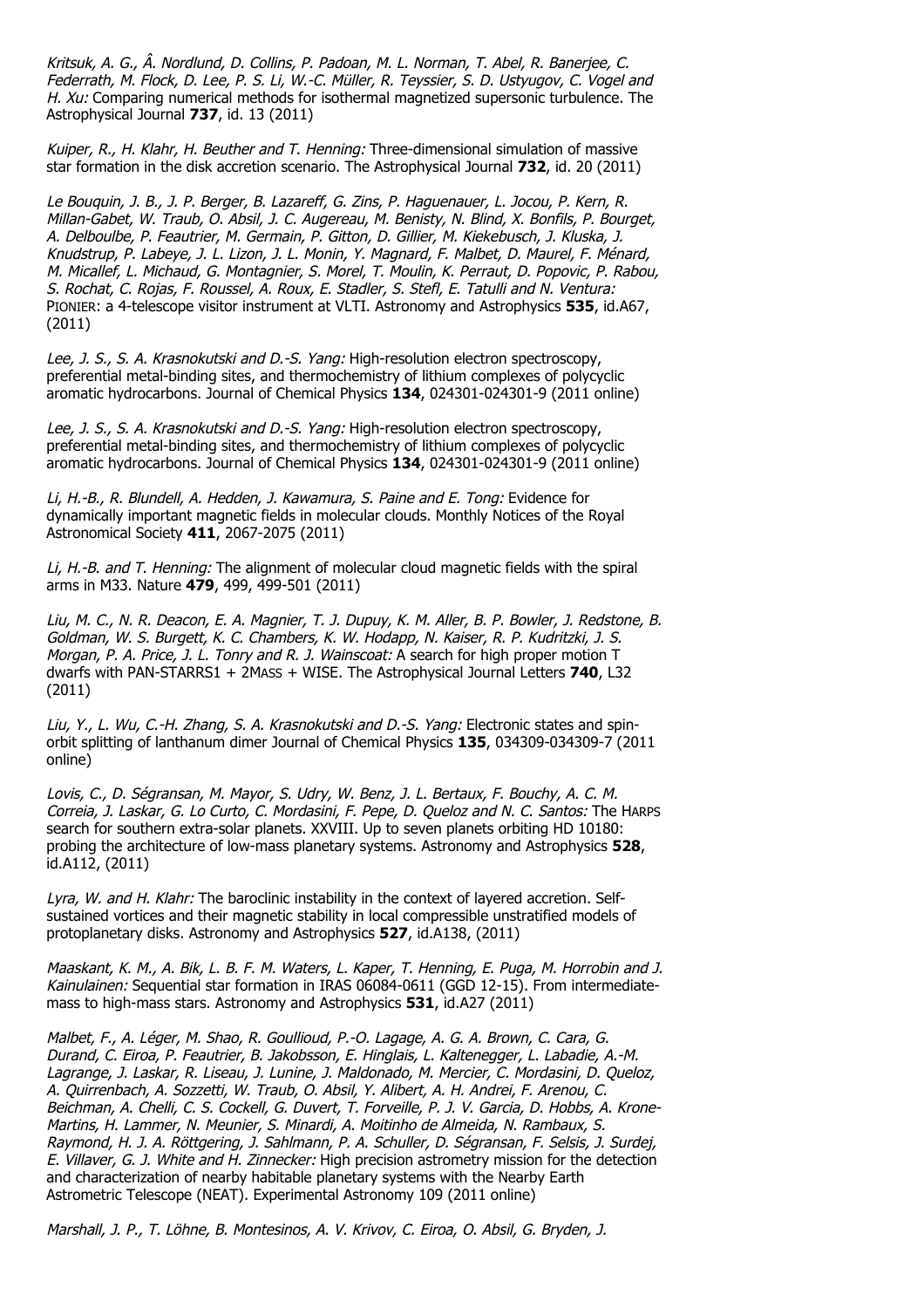Maldonado, A. Mora, J. Sanz-Forcada, D. Ardila, J. C. Augereau, A. Bayo, C. Del Burgo, W. Danchi, S. Ertel, D. Fedele, M. Fridlund, J. Lebreton, B. M. González-García, R. Liseau, G. Meeus, S. Müler, G. L. Pilbratt, A. Roberge, K. Stapelfeldt, P. Thébault, G. J. White and S. Wolf: A Herschel resolved far-infrared dust ring around HD 207129. Astronomy and Astrophysics **529**, id.A117, (2011)

Méndez, R. A., E. Costa, C. Gallart, M. H. Pedreros, M. Moyano and M. Altmann: First groundbased charge-coupled device proper motions for Fornax. II. Final results. The Astronomical Journal **142**, id. 93, (2011)

Mérand, A., P. Kervella, T. Pribulla, M. G. Petr-Gotzens, M. Benisty, A. Natta, G. Duvert, D. Schertl and M. Vannier: The nearby eclipsing stellar system s Velorum. III. Self-consistent fundamental parameters and distance. Astronomy and Astrophysics **532**, 50 (2011)

Mesa, D., R. Gratton, A. Berton, J. Antichi, C. Verinaud, A. Boccaletti, M. Kasper, R. U. Claudi, S. Desidera, E. Giro, J. L. Beuzit, K. Dohlen, M. Feldt, D. Mouillet, G. Chauvin and A. Vigan: Simulation of planet detection with the SPHERE integral field spectrograph. Astronomy and Astrophysics **529**, 131 (2011)

Meyer, E., M. Kürster, C. Arcidiacono, R. Ragazzoni and H. W. Rix: Astrometry with the MCAO instrument MAD. An analysis of single-epoch data obtained in the layer-oriented mode. Astronomy and Astrophysics **532**, 16 (2011)

Miettinen, O., M. Hennemann and H. Linz: Deuterium fractionation and the degree of ionisation in massive clumps within infrared dark clouds. Astronomy and Astrophysics **534**, id.A134 (2011)

Miguel, Y., L. Kaltenegger, B. Fegley and L. Schaefer: Compositions of hot super-earth atmospheres: exploring Kepler candidates. The Astrophysical Journal Letters **742**, id. L19, (2011)

Min, M., C. P. Dullemond, M. Kama and C. Dominik: The thermal structure and the location of the snow line in the protosolar nebula: Axisymmetric models with full 3-D radiative transfer. Icarus **212**, 416-426 (2011)

Mirsaleh-Kohan, N., W. D. Robertson, J. Lambert, R. N. Compton, S. A. Krasnokutski and D.- S. Yang: Ionic and vibrational properties of an ultra-low ionization potential molecule: Tetrakis(dimethylamino)ethylene. International Journal of Mass Spectrometry **304**, 57-65 (2011)

Moór, A., P. Ábrahám, A. Juhász, C. Kiss, I. Pascucci, Á. Kóspál, D. Apai, T. Henning, T. Csengeri and C. Grady: Molecular gas in young debris disks. The Astrophysical Journal Letters **740**, L7 (2011)

Moór, A., I. Pascucci, Á. Kóspál, P. Ábrahám, T. Csengeri, L. L. Kiss, D. Apai, C. Grady, T. Henning, C. Kiss, D. Bayliss, A. Juhász, J. Kovács and T. Szalai: Structure and evolution of debris disks around F-type stars. I. Observations, database, and basic evolutionary aspects. The Astrophysical Journal Supplement Series **193**, id. 4 (2011)

Mordasini, C., M. Mayor, S. Udry, C. Lovis, D. Ségransan, W. Benz, J. L. Bertaux, F. Bouchy, G. Lo Curto, C. Moutou, D. Naef, F. Pepe, D. Queloz and N. C. Santos: The HARPS search for southern extra-solar planets. XXIV. Companions to HD 85390, HD 90156, and HD 103197: a Neptune analog and two intermediate-mass planets. Astronomy and Astrophysics **526**, 111 (2011)

Mulders, G. D., L. B. F. M. Waters, C. Dominik, B. Sturm, J. Bouwman, M. Min, A. P. Verhoeff, B. Acke, J. C. Augereau, N. J. Evans, T. Henning, G. Meeus and J. Olofsson: Low abundance, strong features: window-dressing crystalline forsterite in the disk wall of HD 100546. Astronomy and Astrophysics **531**, 93 (2011)

Müller, A., A. Carmona, M. E. van den Ancker, R. van Boekel, T. Henning and R. Launhardt: HD 144432: A young triple system. Astronomy and Astrophysics **535**, L3 (2011)

Müller, A., M. E. van den Ancker, R. Launhardt, J. U. Pott, D. Fedele and T. Henning: HD 135344B: a young star has reached its rotational limit. Astronomy and Astrophysics **530**, id.A85 (2011)

Muraki, Y., C. Han, D. P. Bennett, D. Suzuki, L. A. G. Monard, R. Street, U. G. Jorgensen, P. Kundurthy, J. Skowron, A. C. Becker, M. D. Albrow, P. Fouqué, D. Heyrovský, R. K. Barry, J.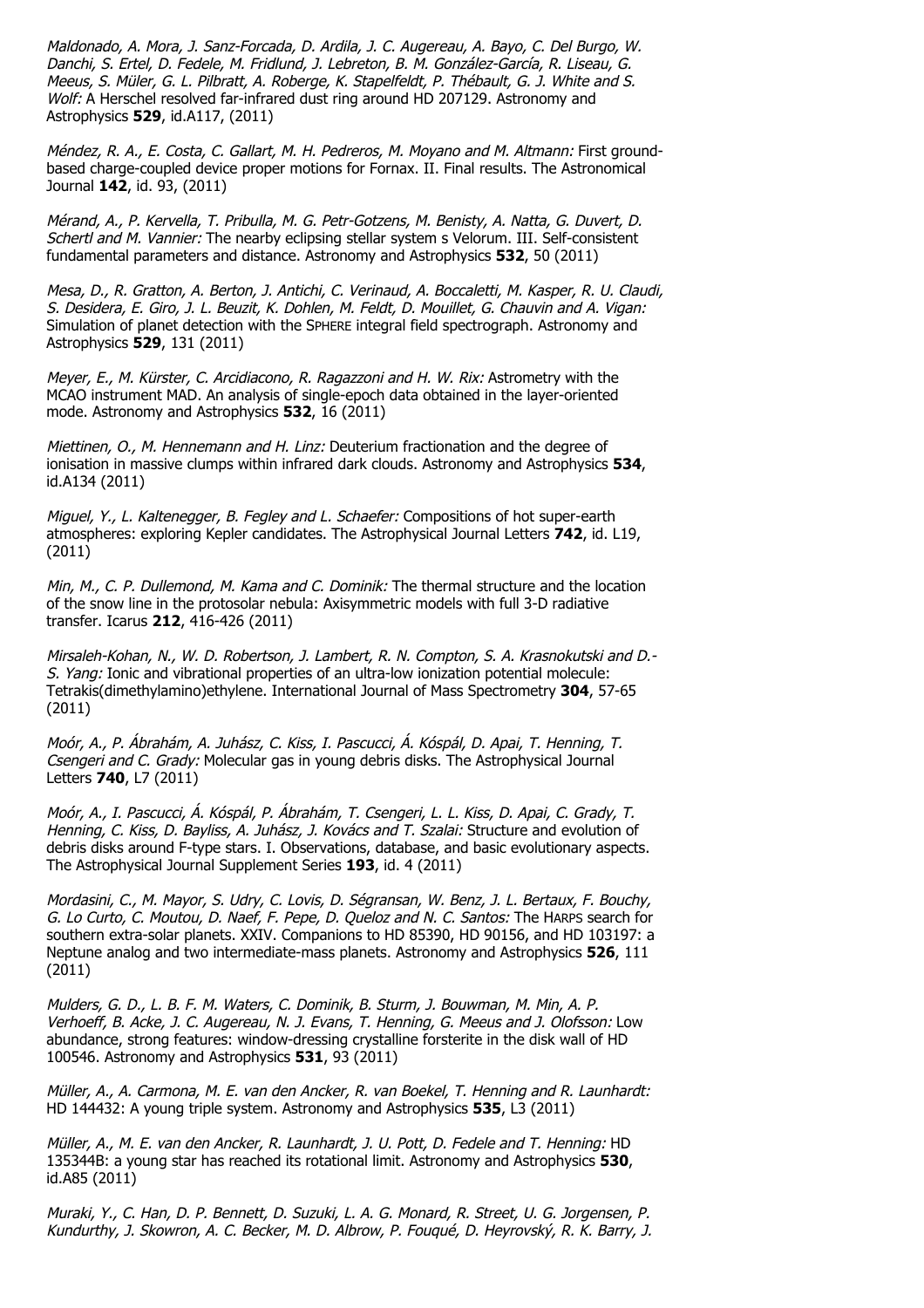P. Beaulieu, D. D. Wellnitz, I. A. Bond, T. Sumi, S. Dong, B. S. Gaudi, D. M. Bramich, M. Dominik, F. Abe, C. S. Botzler, M. Freeman, A. Fukui, K. Furusawa, F. Hayashi, J. B. Hearnshaw, S. Hosaka, Y. Itow, K. Kamiya, A. V. Korpela, P. M. Kilmartin, W. Lin, C. H. Ling, S. Makita, K. Masuda, Y. Matsubara, N. Miyake, K. Nishimoto, K. Ohnishi, Y. C. Perrott, N. J. Rattenbury, T. Saito, L. Skuljan, D. J. Sullivan, W. L. Sweatman, P. J. Tristram, K. Wada, P. C. M. Yock, G. W. Christie, D. L. DePoy, E. Gorbikov, A. Gould, S. Kaspi, C. U. Lee, F. Mallia, D. Maoz, J. McCormick, D. Moorhouse, T. Natusch, B. G. Park, R. W. Pogge, D. Polishook, A. Shporer, G. Thornley, J. C. Yee, A. Allan, P. Browne, K. Horne, N. Kains, C. Snodgrass, I. Steele, Y. Tsapras, V. Batista, C. S. Bennett, S. Brillant, J. A. R. Caldwell, A. Cassan, A. Cole, R. Corrales, C. Coutures, S. Dieters, D. Dominis Prester, J. Donatowicz, J. Greenhill, D. Kubas, J. B. Marquette, R. Martin, J. Menzies, K. C. Sahu, I. Waldman, A. Williams, M. Zub, H. Bourhrous, Y. Matsuoka, T. Nagayama, N. Oi, Z. Randriamanakoto, Observers, V. Bozza, M. J. Burgdorf, S. Calchi Novati, S. Dreizler, F. Finet, M. Glitrup, K. Harpsøe, T. C. Hinse, M. Hundertmark, C. Liebig, G. Maier, L. Mancini, M. Mathiasen, S. Rahvar, D. Ricci, G. Scarpetta, J. Skottfelt, J. Surdej, J. Southworth, J. Wambsganss, F. Zimmer, M. N. Consortium, A. Udalski, R. Poleski, Ł. Wyrzykowski, K. Ulaczyk, M. K. Szymański, M. Kubiak, G. Pietrzyński and I. Soszyński: Discovery and mass measurements of a cold, 10 Earth mass planet and itshost star. The Astrophysical Journal **741**, id. 22 (2011 )

Nguyen Luong, Q., F. Motte, F. Schuller, N. Schneider, S. Bontemps, P. Schilke, K. M. Menten, F. Heitsch, F. Wyrowski, P. Carlhoff, L. Bronfman and T. Henning: W43: the closest molecular complex of the Galactic bar? Astronomy and Astrophysics **529**, id.A41 (2011)

Olczak, C., R. Spurzem and T. Henning: A highly efficient measure of mass segregation in star clusters. Astronomy and Astrophysics **532**, 119 (2011)

Oliveira, I., J. Olofsson, K. M. Pontoppidan, E. F. van Dishoeck, J.-C. Augereau and B. Merín: On the evolution of dust mineralogy, from protoplanetary disks to planetary systems. The Astrophysical Journal **734**, id. 51, (2011)

Olofsson, J., M. Benisty, J. C. Augereau, C. Pinte, F. Ménard, E. Tatulli, J. P. Berger, F. Malbet, B. Merín, E. F. van Dishoeck, S. Lacour, K. M. Pontoppidan, J. L. Monin, J. M. Brown and G. A. Blake: Warm dust resolved in the cold disk around T Chamaeleontis with VLTI/AMBER. Astronomy and Astrophysics **528**, L6 (2011)

Ormel, C. W., M. Min, A. G. G. M. Tielens, C. Dominik and D. Paszun: Dust coagulation and fragmentation in molecular clouds. II. The opacity of the dust aggregate size distribution. Astronomy and Astrophysics **532**, 43 (2011)

Ossenkopf, V., C. W. Ormel, R. Simon, K. Sun and J. Stutzki: Spectroscopic [C I] mapping of the infrared dark cloud G48.65-0.29. Astronomy and Astrophysics **525**, 9 (2011)

Pasquali, A., A. Bik, S. Zibetti, N. Ageorges, W. Seifert, W. Brandner, H. W. Rix, M. Jütte, V. Knierim, P. Buschkamp, C. Feiz, H. Gemperlein, A. Germeroth, R. Hofmann, W. Laun, R. Lederer, M. Lehmitz, R. Lenzen, U. Mall, H. Mandel, P. Müller, V. Naranjo, K. Polsterer, A. Quirrenbach, L. Schäffner, C. Storz and P. Weiser: Infrared narrowband tomography of the local starburst NGC 1569 with the Large Binocular Telescope/LUCIFER. The Astronomical Journal **141**, id. 132 (2011)

Pavlyuchenkov, Y. N., D. S. Wiebe, A. M. Fateeva and T. S. Vasyunina: Determining the parameters of massive protostellar clouds via radiative transfer modeling. Astronomy Reports **55**, 1-12 (2011)

Perryman, M. A. C. and T. Schulze-Hartung: The barycentric motion of exoplanet host stars. Tests of solar spin-orbit coupling. Astronomy and Astrophysics **525**, 65 (2011)

Pitann, J., M. Hennemann, S. Birkmann, J. Bouwman, O. Krause and T. Henning: Infrared spectroscopy of intermediate-mass young stellar objects. The Astrophysical Journal **743**, id. 93 (2011)

Potrick, K., T. Schmidt, S. Bublitz, C. Mühlig, W. Paa and F. Huisken: Determination of the photoluminescence quantum efficiency of silicon nanocrystals by laser-induced deflection. Applied Physics Letters **98**, id. 083111, (2011)

Quanz, S. P., H. M. Schmid, K. Geissler, M. R. Meyer, T. Henning, W. Brandner and S. Wolf: Very Large Telescope/NACO polarimetric differential imaging of HD100546—disk structure and dust grain properties between 10 and 140 AU. The Astrophysical Journal **738**, id. 23 (2011)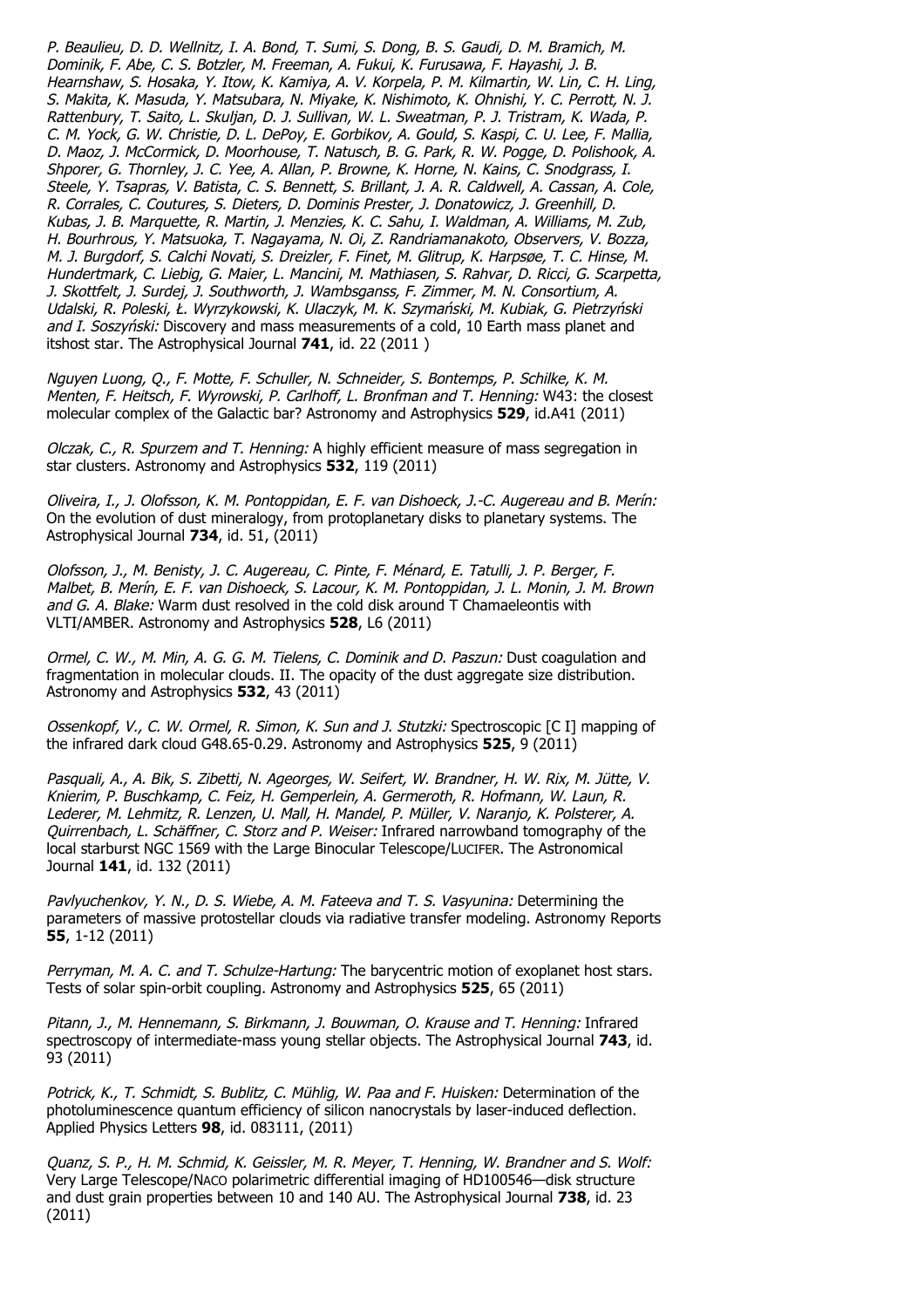Ragan, S. E., E. A. Bergin and D. Wilner: Very Large Array observations of ammonia in infrared-dark clouds. I. Column density and temperature structure. The Astrophysical Journal **736**, id. 163 (2011)

Regály, Z., Z. Sándor, C. P. Dullemond and L. L. Kiss: Spectral signatures of disk eccentricity in young binary systems. I. Circumprimary case. Astronomy and Astrophysics **528**, 93 (2011)

Ricci, D., J. Poels, A. Elyiv, F. Finet, P. G. Sprimont, T. Anguita, V. Bozza, P. Browne, M. Burgdorf, S. Calchi Novati, M. Dominik, S. Dreizler, M. Glitrup, F. Grundahl, K. Harpsøe, F. Hessman, T. C. Hinse, A. Hornstrup, M. Hundertmark, U. G. Jørgensen, C. Liebig, G. Maier, L. Mancini, G. Masi, M. Mathiasen, S. Rahvar, G. Scarpetta, J. Skottfelt, C. Snodgrass, J. Southworth, J. Teuber, C. C. Thöne, J. Wambsganß, F. Zimmer, M. Zub and J. Surdej: Flux and color variations of the quadruply imaged quasar HE 0435-1223. Astronomy and Astrophysics **528**, 42 (2011)

Ricci, L., L. Testi, J. P. Williams, R. K. Mann and T. Birnstiel: The mm-colors of a Young Binary Disk System in the Orion Nebula Cluster. The Astrophysical Journal Letters **739**, L8 (2011)

Roccatagliata, V., J. Bouwman, T. Henning, M. Gennaro, E. Feigelson, J. S. Kim, A. Sicilia-Aguilar and W. A. Lawson: Disk evolution in OB associations: deep Spitzer/IRAC observations of IC 1795. The Astrophysical Journal **733**, id. 113 (2011)

Roccatagliata, V., T. Ratzka, T. Henning, S. Wolf, C. Leinert and J. Bouwman: Multiwavelength observations of the young binary system Haro 6-10: The case of misaligned discs. Astronomy and Astrophysics **534**, 33 (2011)

Rochau, B., W. Brandner, A. Stolte, T. Henning, N. Da Rio, M. Gennaro, F. Hormuth, E. Marchetti and P. Amico: A benchmark for multiconjugated adaptive optics: VLT-MAD observations of the young massive cluster Trumpler 14. Monthly Notices of the Royal Astronomical Society **418**, 949-959 (2011)

Rolffs, R., P. Schilke, F. Wyrowski, C. Dullemond, K. M. Menten, S. Thorwirth and A. Belloche: Hot HCN around young massive stars at 0.1'' resolution. Astronomy and Astrophysics **529**, id.A76, (2011)

Rouillé, G., M. Steglich, C. Jäger, F. Huisken, T. Henning, G. Theumer, I. Bauer and H.-J. Knölker: Spectroscopy of dibenzorubicene: experimental data for a search in interstellar spectra. Chem.Phys.Chem **12**, 2131-2137 (2011 online)

Sándor, Z., W. Lyra and C. P. Dullemond: Formation of planetary cores at type I migration traps. The Astrophysical Journal Letters **728**, id. L9, (2011)

Schrinner, M., L. Petitdemange and E. Dormy: Oscillatory dynamos and their induction mechanisms. Astronomy and Astrophysics **530**, 140 (2011)

Ségransan, D., M. Mayor, S. Udry, C. Lovis, W. Benz, F. Bouchy, G. Lo Curto, C. Mordasini, C. Moutou, D. Naef, F. Pepe, D. Queloz and N. Santos: The HARPS search for southern extrasolar planets. XXIX. Four new planets in orbit around the moderatly active dwarfs HD 63765, HD 104067, HD 125595, and HIP 70849. Astronomy and Astrophysics **535**, id.A54, (2011)

Selier, R., M. Heydari-Malayeri and D. A. Gouliermis: An interesting candidate for isolated massive-star formation in the Small Magellanic Cloud. Astronomy and Astrophysics **529**, id.A40 (2011)

Semenov, D. and D. Wiebe: Chemical evolution of turbulent protoplanetary disks and the solar nebula. The Astrophysical Journal Supplement Series **196**, id. 25, (2011)

Shetty, R., S. C. Glover, C. P. Dullemond and R. S. Klessen: Modelling CO emission – I. CO as a column density tracer and the X factor in molecular clouds. Monthly Notices of the Royal Astronomical Society **412**, 1686-1700 (2011)

Shetty, R., S. C. Glover, C. P. Dullemond, E. C. Ostriker, A. I. Harris and R. S. Klessen: Modelling CO emission – II. The physical characteristics that determine the X factor in Galactic molecular clouds. Monthly Notices of the Royal Astronomical Society **415**, 3253- 3274 (2011)

Shirley, Y. L., T. L. Huard, K. M. Pontoppidan, D. J. Wilner, A. M. Stutz, J. H. Bieging and N. J. Evans: Observational constraints on submillimeter dust opacity. The Astrophysical Journal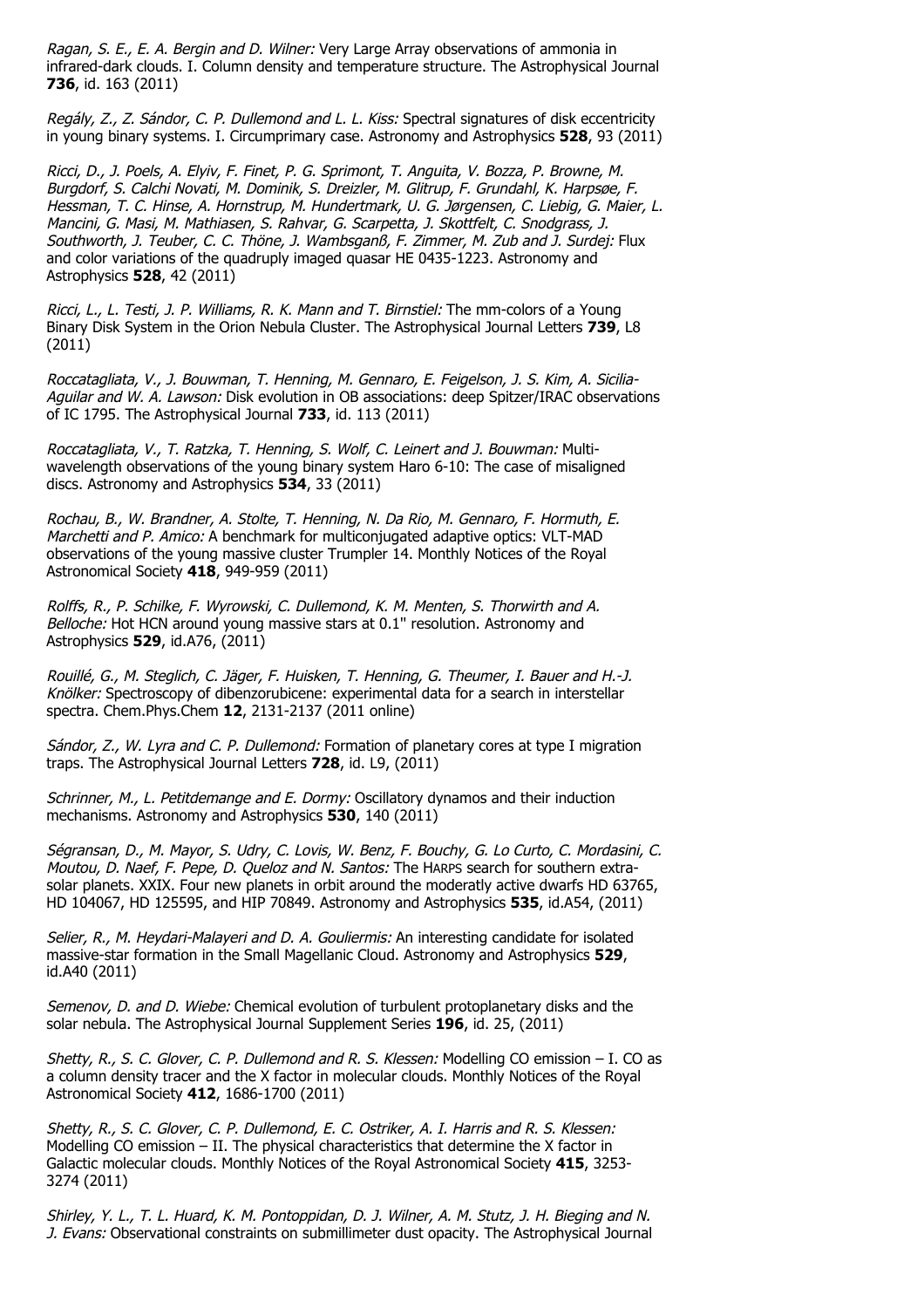#### **728**, id. 143 (2011)

Sicilia-Aguilar, A., T. Henning, C. P. Dullemond, N. Patel, A. Juhász, J. Bouwman and B. Sturm: Dust properties and disk structure of evolved protoplanetary disks in Cep OB2: grain growth, settling, gas and dust mass, and inside-out evolution. The Astrophysical Journal **742**, id. 39 (2011)

Sicilia-Aguilar, A., T. Henning, J. Kainulainen and V. Roccatagliata: Protostars and stars in the Coronet cluster: age, evolution, and cluster structure. The Astrophysical Journal **736**, id. 137, (2011)

Skemer, A. J., L. M. Close, L. Szűcs, D. Apai, I. Pascucci and B. A. Biller: Evidence against an edge-on disk around the extrasolar planet, 2MASS 1207 b and a new thick-cloud explanation for its underluminosity. The Astrophysical Journal **732**, id. 107 (2011)

Sluse, D., R. Schmidt, F. Courbin, D. Hutsemékers, G. Meylan, A. Eigenbrod, T. Anguita, E. Agol and J. Wambsganss: Zooming into the broad line region of the gravitationally lensed quasar QSO 2237 + 0305 = the Einstein Cross. III. Determination of the size and structure of the CIV and CIII emitting regions using microlensing. Astronomy and Astrophysics **528**, id.A100 (2011)

Steglich, M., J. Bouwman, F. Huisken and T. Henning: Can neutral and ionized polycyclic aromatic hydrocarbons be carriers of the ultraviolet extinction bump and the diffuse interstellar bands? The Astrophysical Journal **742**, id. 2 (2011)

Steglich, M., F. Huisken, J. E. Dahl, R. M. K. Carlson and T. Henning: Electronic spectroscopy of FUV-irradiated damondoids: a combined experimental and theoretical study. The Astrophysical Journal **729**, id. 91 (2011)

Stumpf, M. B., K. Geißler, H. Bouy, W. Brandner, B. Goldman and T. Henning: Resolving the L/T transition binary SDSS J2052-1609 AB. Astronomy and Astrophysics **525**, id.A123 (2011)

Szalai, T., J. Vinkó, Z. Balog, A. Gáspár, M. Block and L. L. Kiss: Dust formation in the ejecta of the type II-P supernova 2004dj. Astronomy and Astrophysics **527**, id.A61, (2011)

Tatulli, E., M. Benisty, F. Ménard, P. Varnière, C. Martin-Zaïdi, W. F. Thi, C. Pinte, F. Massi, G. Weigelt, K. H. Hofmann and R. G. Petrov: Constraining the structure of the planet-forming region in the disk of the Herbig Be star HD 100546. Astronomy and Astrophysics **531**, id.A1, (2011)

Teske, J. K., J. R. Najita, J. S. Carr, I. Pascucci, D. Apai and T. Henning: Measuring organic molecular emission in disks with low-resolution Spitzer spectroscopy. The Astrophysical Journal **734**, id. 27 (2011)

Thalmann, C., M. Janson, E. Buenzli, T. D. Brandt, J. P. Wisniewski, A. Moro-Martín, T. Usuda, G. Schneider, J. Carson, M. W. McElwain, C. A. Grady, M. Goto, L. Abe, W. Brandner, C. Dominik, S. Egner, M. Feldt, T. Fukue, T. Golota, O. Guyon, J. Hashimoto, Y. Hayano, M. Hayashi, S. Hayashi, T. Henning, K. W. Hodapp, M. Ishii, M. Iye, R. Kandori, G. R. Knapp, T. Kudo, N. Kusakabe, M. Kuzuhara, T. Matsuo, S. Miyama, J. I. Morino, T. Nishimura, T. S. Pyo, E. Serabyn, H. Suto, R. Suzuki, Y. H. Takahashi, M. Takami, N. Takato, H. Terada, D. Tomono, E. L. Turner, M. Watanabe, T. Yamada, H. Takami and M. Tamura: Images of the extended outer regions of the debris ring around HR 4796 A. The Astrophysical Journal Letters **743**, id. L6, (2011)

Thalmann, C., T. Usuda, M. Kenworthy, M. Janson, E. E. Mamajek, W. Brandner, C. Dominik, M. Goto, Y. Hayano, T. Henning, P. M. Hinz, Y. Minowa and M. Tamura: Piercing the glare: a direct imaging search for planets in the Sirius system. The Astrophysical Journal Letters **732**, id. L34 (2011)

Thi, W. F., F. Ménard, G. Meeus, C. Martin-Zaïdi, P. Woitke, E. Tatulli, M. Benisty, I. Kamp, I. Pascucci, C. Pinte, C. A. Grady, S. Brittain, G. J. White, C. D. Howard, G. Sandell and C. *Eiroa:* Detection of CH<sup>+</sup> emission from the disc around HD 100546. Astronomy and Astrophysics **530**, id.L2, (2011)

Umbreit, S., R. Spurzem, T. Henning, H. Klahr and S. Mikkola: Disks around brown dwarfs in the ejection scenario. I. Disk collisions in triple systems. The Astrophysical Journal **743**, id. 106 (2011)

Uribe, A. L., H. Klahr, M. Flock and T. Henning: Three-dimensional magnetohydrodynamic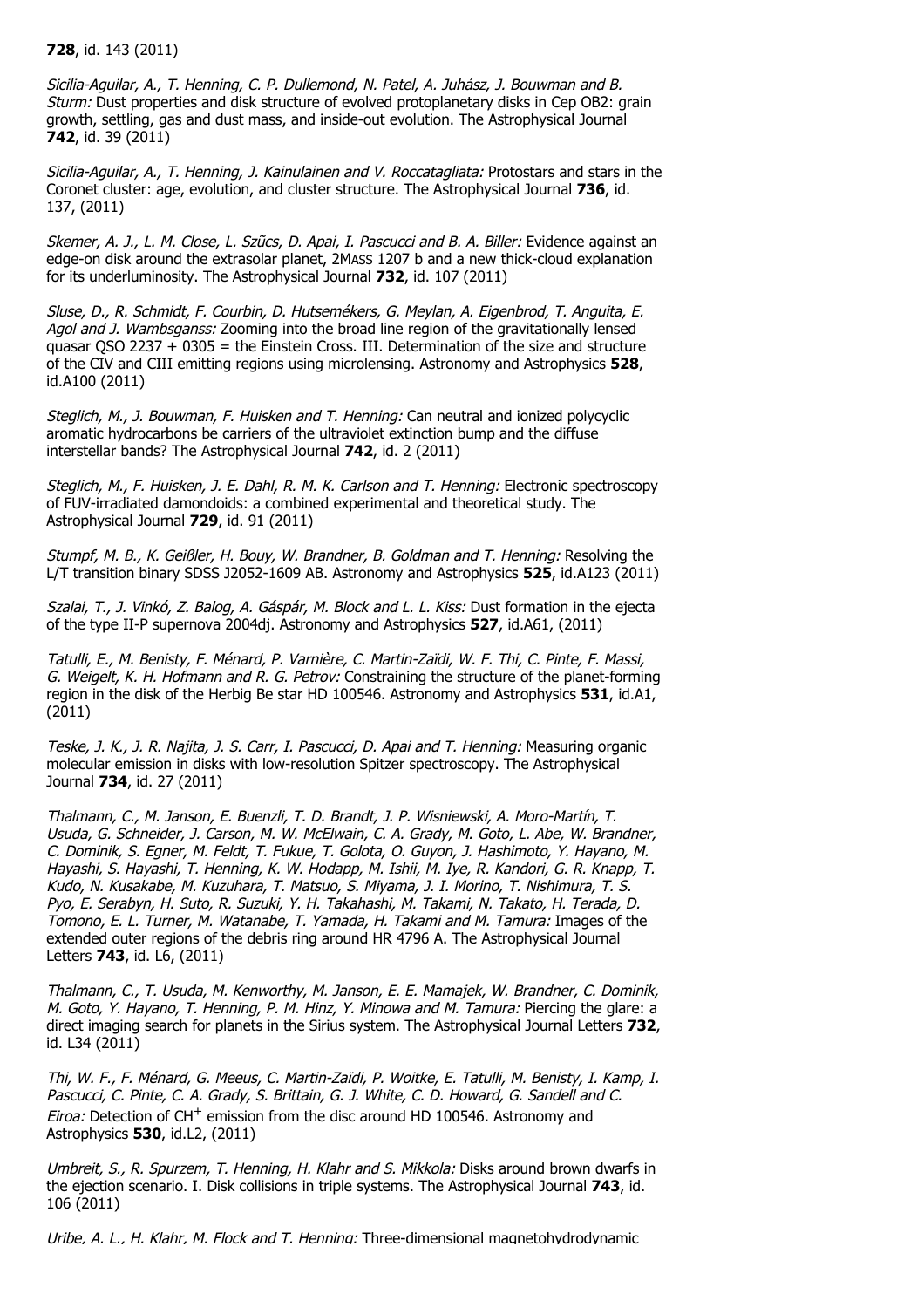simulations of planet migration in turbulent stratified disks. The Astrophysical Journal **736**, id. 85 (2011)

Uribe, A. L., H. Klahr, M. Flock and T. Henning: Three-dimensional magnetohydrodynamic

Vaidya, B., C. Fendt, H. Beuther and O. Porth: Jet formation from massive young stars: magnetohydrodynamics versus radiation pressure. The Astrophysical Journal **742**, id. 56, (2011)

Vasyunin, A. I., D. S. Wiebe, T. Birnstiel, S. Zhukovska, T. Henning and C. P. Dullemond: Impact of grain evolution on the chemical structure of protoplanetary disks. The Astrophysical Journal **727**, id. 76 (2011)

Vasyunina, T., H. Linz, T. Henning, I. Zinchenko, H. Beuther and M. Voronkov: Chemistry in infrared dark clouds. Astronomy and Astrophysics **527**, id.A88 (2011)

Verhoeff, A. P., M. Min, E. Pantin, L. B. F. M. Waters, A. G. G. M. Tielens, M. Honda, H. Fujiwara, J. Bouwman, R. van Boekel, S. M. Dougherty, A. de Koter, C. Dominik and G. D. Mulders: The complex circumstellar environment of HD 142527. Astronomy and Astrophysics **528**, id.A91, (2011)

Vicente, S., B. Merín, M. Hartung, H. Bouy, N. Huélamo, E. Artigau, J. C. Augereau, E. van Dishoeck, J. Olofsson, I. Oliveira and T. Prusti: Ruling out unresolved binaries in five transitional disks. VLT/NACO deep  $2.12$  and  $1.75$   $\mu$ m narrow-band imaging. Astronomy and Astrophysics **533**, id.A135 (2011)

Wang, W., S. Boudreault, B. Goldman, T. Henning, J. A. Caballero and C. A. L. Bailer-Jones: The substellar mass function in the central region of the open cluster Praesepe from deep LBT observations. Astronomy and Astrophysics **531**, id.A164 (2011)

Wang, Y., H. Beuther, A. Bik, T. Vasyunina, Z. Jiang, E. Puga, H. Linz, J. A. Rodón, T. Henning and M. Tamura: Different evolutionary stages in the massive star-forming region S255 complex. Astronomy and Astrophysics **527**, id.A32 (2011)

Windmark, F., L. Lindegren and D. Hobbs: Using Galactic Cepheids to verify Gaia parallaxes. Astronomy and Astrophysics **530**, id.A76, (2011)

Witzel, G., A. Eckart, R. M. Buchholz, M. Zamaninasab, R. Lenzen, R. Schödel, C. Araujo, N. Sabha, M. Bremer, V. Karas, C. Straubmeier and K. Muzic: The instrumental polarization of the Nasmyth focus polarimetric differential imager NAOS/CONICA (NACO) at the VLT. Implications for time-resolved polarimetric measurements of Sagittarius A\*. Astronomy and Astrophysics **525**, id.A130 (2011)

Zapatero Osorio, M. R., V. J. S. Béjar, B. Goldman, J. A. Caballero, R. Rebolo, J. A. Acosta-Pulido, A. Manchado and K. Peña Ramírez: Near-infrared linear polarization of ultracool dwarfs. The Astrophysical Journal **740**, id. 4 (2011)

Zhang, X., W. Gaessler, A. R. Conrad, T. Bertram, C. Arcidiacono, T. M. Herbst, M. Kuerster, P. Bizenberger, D. Meschke, H.-W. Rix, C. Rao, L. Mohr, F. Briegel, F. Kittmann, J. Berwein, J. Trowitzsch, L. Schreiber, R. Ragazzoni and E. Diolaiti: First laboratory results with the LINC-NIRVANA high layer wavefront sensor. Optics Express **19**, 16087-16095 (2011)

Zhao-Geisler, R., A. Quirrenbach, R. Köhler, B. Lopez and C. Leinert: The mid-infrared diameter of W Hydrae. Astronomy and Astrophysics **530**, id.A120, (2011)

Zsom, A., C. W. Ormel, C. P. Dullemond and T. Henning: The outcome of protoplanetary dust growth: pebbles, boulders, or planetesimals? III. Sedimentation driven coagulation inside the snowline. Astronomy and Astrophysics **534**, id.A73, (2011)

Zsom, A., Z. Sándor and C. P. Dullemond: The first stages of planet formation in binary systems: how far can dust coagulation proceed? Astronomy and Astrophysics **527**, id.A10 (2011)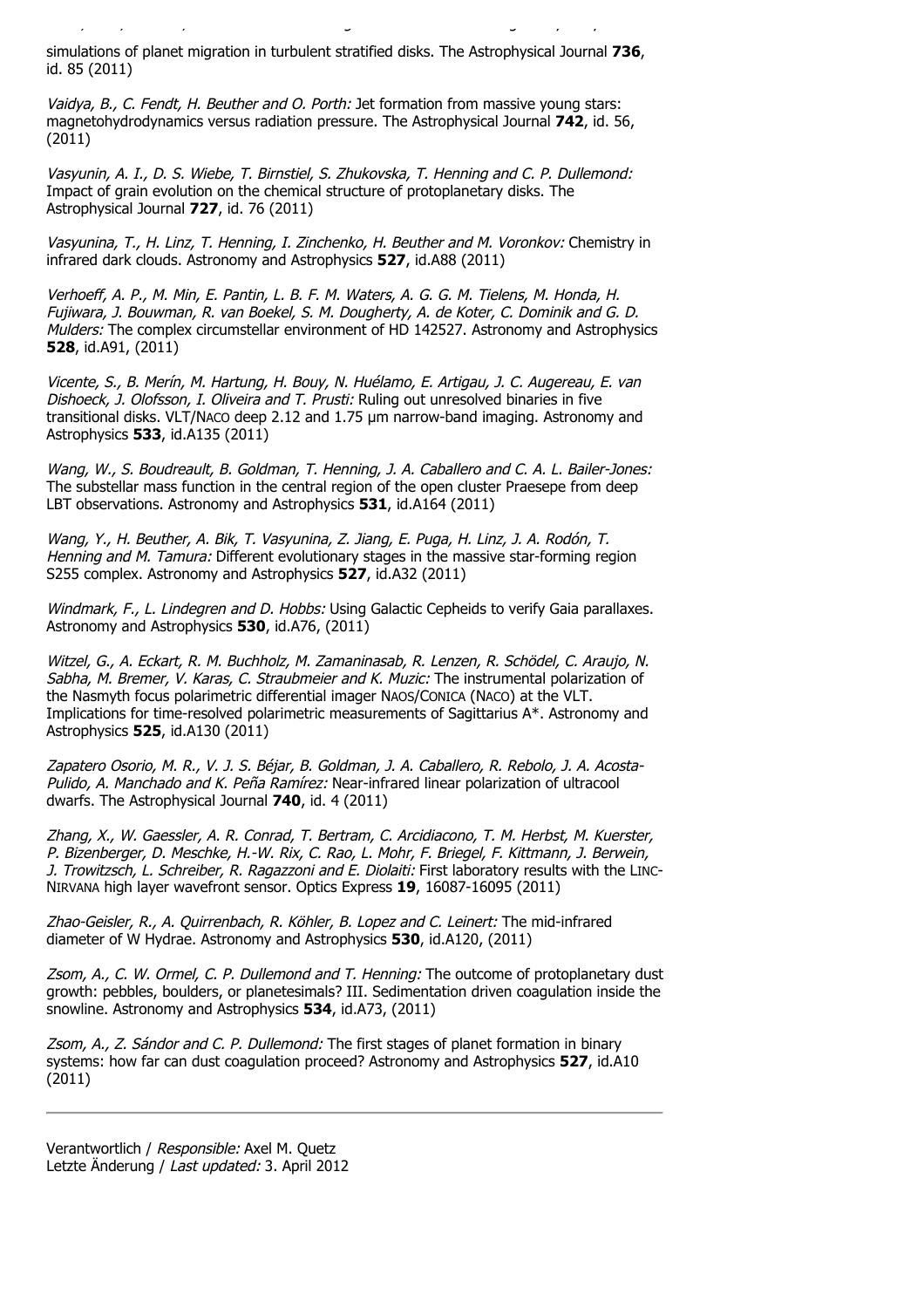Lemke, D.: Im Himmel über Heidelberg. Archiv zur Geschichte der Max-Planck-Gesellschaft, Berlin 2011, 360 p

Perryman, M.: The exoplanet handbook. Cambridge University Press, Cambridge 2011, X, 410p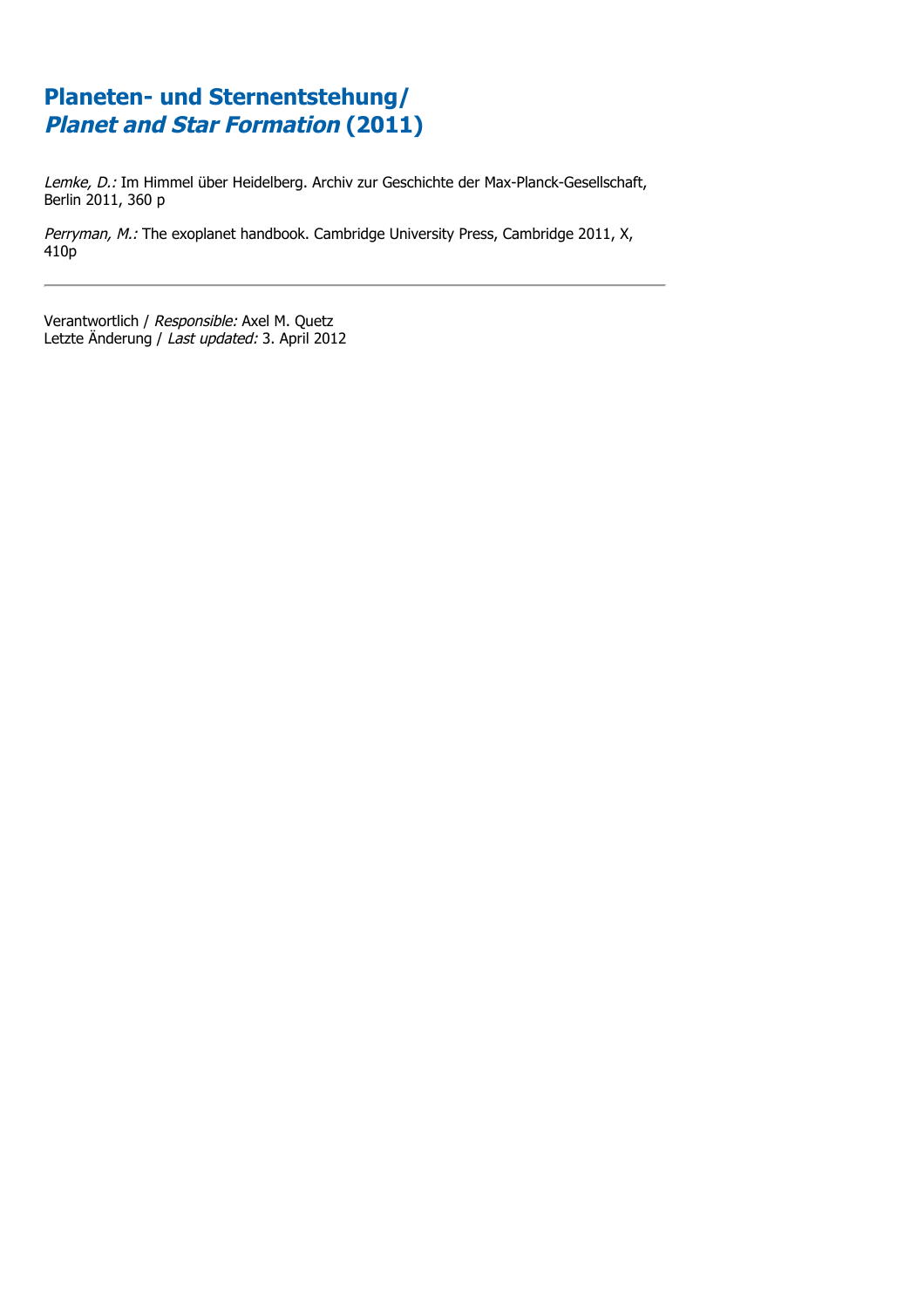#### **Contributed Papers**

Bergfors, C., W. Brandner, T. Henning, S. Daemgen, M. G. Lattanzi and A. P. Boss: Stellar companions to exoplanet host stars with Astralux. In: The Astrophysics of Planetary Systems: Formation, Structure, and Dynamical Evolution, (Eds.) Sozzetti, A., M. G. Lattanzi, A. P. Boss. IAU Symp. **276**, Cambridge Univ. Press, 397-398 (2011)

Beuther, H.: Formation and early evolution of massive stars. In: The multi-wavelength view of hot, massive stars, (Eds.) Rauw, G., M. De Becker, Y. Nazé, J.-M. Vreux, P. Williams. Bulletin de la Societe Royale des Sciences de Liege **80**, Soc. Royale des Sciences de Liège, 200-210 (2011)

Bik, A., T. Henning, A. Stolte, W. Brandner, D. Gouliermis, M. Gennaro, A. Pasquali, B. Rochau, H. Beuther and Y. Wang: Dissecting high-mass star-forming regions; tracing back their complex formation history. In: Stellar Clusters & Associations: A RIA Workshop on Gaia, (Eds.) Alfaro Navarro, E. J., A. T. Gallego Calvente, M. R. Zapatero Osorio. 210-214 (2011 online)

Ceyhan, U., T. Henning, F. Fleischmann, D. Hilbig and D. Knipp: Measurements of aberrations of aspherical lenses using experimental ray tracing. In: Optical Measurement Systems for Industrial Inspection VII, (Eds.) Lehmann, P. H., W. Osten, K. Gastinger. SPIE **8082**, SPIE, 80821K-80821K-8(2011)

Chizhik, A. I., T. Schmidt, A. M. Chizhika, F. Huisken and A. J. Meixner: Dynamical effects of defect photoluminescence from single SiO2 and SiO2 nanoparticles. Physics Procedia **13**, 28- 32 (2011)

Commerçon, B., P. Hennebelle, E. Audit, G. Chabrier, R. Teyssier, B. G. Elmegreen, J. M. Girart and V. Trimble: Radiative, magnetic and numerical feedbacks on small-scale fragmentation. In: Computational Star Formation, (Eds.) Alves, J., B. G. Elmegreen, J. M. Girart, V. Trimble. IAU Symp. **270**, Cambridge Univ. Press, 227-230 (2011)

Döllinger, M. P., A. P. Hatzes, L. Pasquini, E. W. Guenther, M. Hartmann, J. Setiawan, L. Girardi, J. R. de Medeiros, L. da Silva, H. Drechsel and U. Heber: Exoplanets around G-K giants. In: Planetary Systems Beyond the Main Sequence, (Eds.) Schuh, S., H. Drechsel, U. Heber. AIP Conference Proceedings **1331**, Springer, 79-87 (2011)

Dzyurkevich, N., N. J. Turner, W. Kley, H. Klahr, T. Henning, M. G. Lattanzi and A. P. Boss: 3D global simulations of proto-planetary disk with dynamically evolving outer edge of dead zone. In: The Astrophysics of Planetary Systems: Formation, Structure, and Dynamical Evolution, (Eds.) Sozzetti, A., M. G. Lattanzi, A. P. Boss. IAU Symp. **276**, Cambridge Univ. Press, 407- 408 (2011)

Flock, M., N. Turner, N. Dzyurkevich, H. Klahr, M. G. Lattanzi and A. P. Boss: Long-term stability of the dead-zone in proto-planetary disks. In: The Astrophysics of Planetary Systems: Formation, Structure, and Dynamical Evolution, (Eds.) Sozzetti, A., M. G. Lattanzi, A. P. Boss. IAU Symp. **276**, Cambridge Univ. Press, 418-419 (2011)

Groenewegen, M. A. T., C. Waelkens, M. J. Barlow, F. Kerschbaum, P. Garcia-Lario, J. Cernicharo, J. A. D. L. Blommaert, J. Bouwman, M. Cohen, N. Cox, L. Decin, K. Exter, W. K. Gear, H. L. Gomez, P. C. Hargrave, T. Henning, D. Hutsemékers, R. J. Ivison, A. Jorissen, O. Krause, D. Ladjal, S. J. Leeks, T. L. Lim, M. Matsuura, Y. Nazé, G. Olofsson, R. Ottensamer, E. Polehampton, T. Posch, G. Rauw, P. Royer, B. Sibthorpe, B. M. Swinyard, T. Ueta, C. Vamvatira-Nakou, B. Vandenbussche, G. C. van de Steene, S. van Eck, P. A. M. van Hoof, H. van Winckel, E. Verdugo, R. Wesson, T. Lebzelter and R. F. Wing: Results from the Herschel Key Program MESS. In: Why Galaxies Care about AGB Stars II: Shining Examples and Common Inhabitants, (Ed.) Kerschbaum, F. ASP Conf. Ser. **445**, ASP 567-575 (2011)

Hart, M., S. Rabien, L. Busoni, L. Barl, U. Bechmann, M. Bonaglia, Y. Boose, J. Borelli, T. Bluemchen, L. Carbonaro, C. Connot, M. Deysenroth, R. Davies, O. Durney, M. Elberich, T. Ertl, S. Esposito, W. Gaessler, V. Gasho, H. Gemperlein, P. Hubbard, S. Kanneganti, M. Kulas,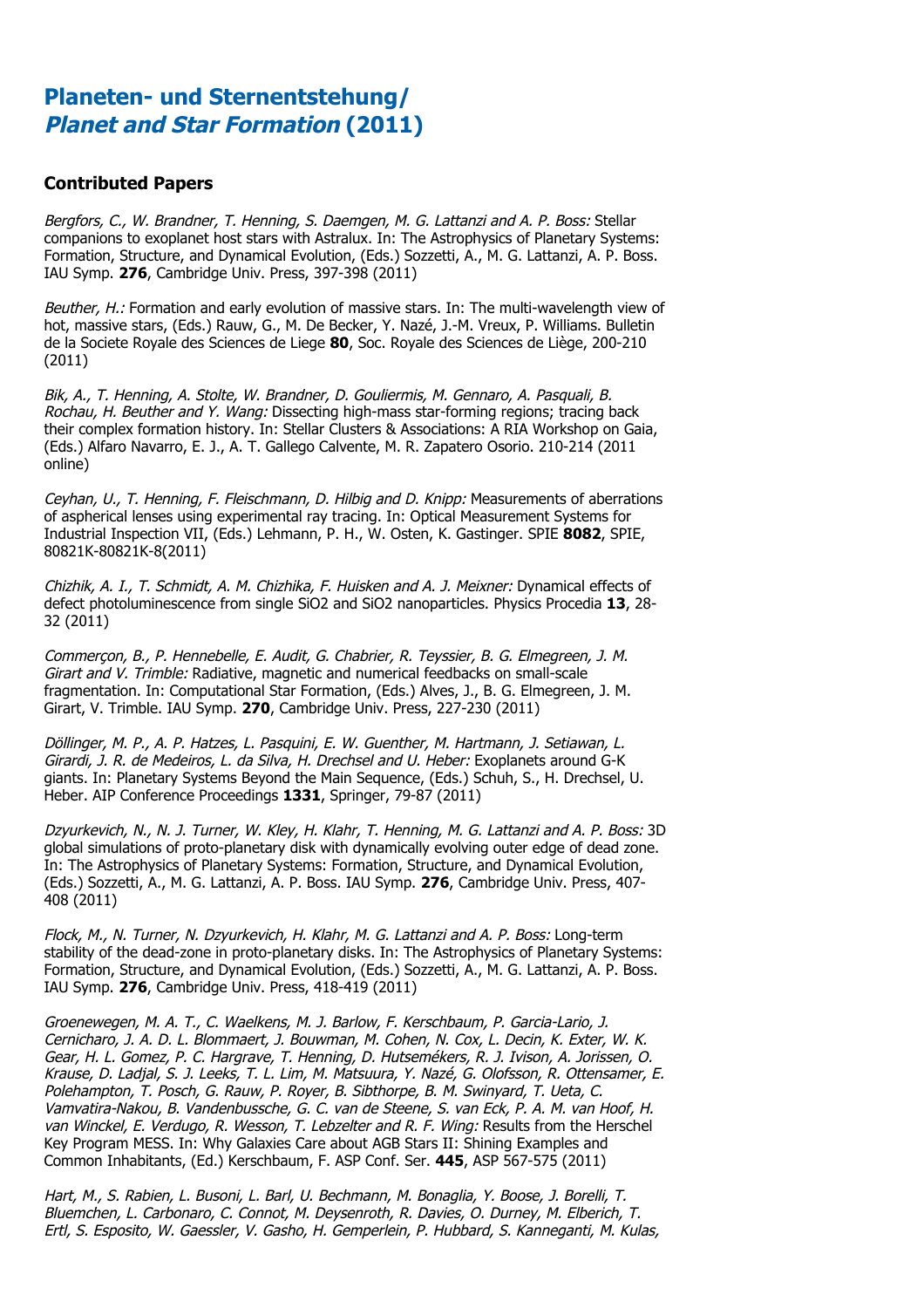K. Newman, J. Noenickx, G. de Xivry, A. Qirrenback, M. Rademacher, C. Schwab, J. Storm, V. Vaitheeswaran, G. Weigelt and J. Ziegleder: The Large Binocular Telescope's ARGOS groundlayer AO system. In: The Large Binocular Telescope's ARGOS ground-layer AO system, (Ed.) Ryan, S. The Maui Economic Development Board, E23(2011 online)

Hart, M., S. Rabien, L. Busoni, L. Barl, U. Beckmann, M. Bonaglia, Y. Boose, J. L. Borelli, T. Bluemchen, L. Carbonaro, C. Connot, M. Deysenroth, R. Davies, O. Durney, M. Elberich, T. Ertl, S. Esposito, W. Gaessler, V. Gasho, H. Gemperlein, P. Hubbard, S. Kanneganti, M. Kulas, K. Newman, J. Noenickx, G. Orban de Xivry, D. Peter, A. Quirrenbach, M. Rademacher, C. Schwab, J. Storm, V. Vaitheeswaran, G. Weigelt and J. Ziegleder: Status report on the Large Binocular Telescope's ARGOS ground-layer AO system. In: Astronomical Adaptive Optics Systems and Applications IV, (Eds.) Tyson, R. K., M. Hart. SPIE **8149**, SPIE, 81490J-81490J-11(2011)

Holmes, R., U. Grözinger, P. Bizenberger and O. Krause: A filter mount for the Euclid mission. In: UV/Optical/IR Space Telescopes and Instruments: Innovative Technologies and Concepts V, (Ed.) Tsakalakos, L. SPIE **8146**, SPIE, 814611-814611-8 (2011)

Huisken, F., G. Rouillé, Y. Carpentier, M. Steglich and T. Henning: Absorption spectroscopy of astrophysically relevant molecules in supersonic jets. In: 27th International Symposium on Rarefied Gas Dynamics, (Eds.) Levin, D. A., I. J. Wysong, A. L. Garcia, H. Abarbanel. AIP Conference Proceedings **1333**, AIP, 819-824 (2012)

Jäger, C., T. Posch, H. Mutschke, S. Zeidler, A. Tamanai and B. L. de Vries: Recent results of solid-state spectroscopy. In: The Molecular Universe, (Eds.) Cernicharo, J., R. Bachiller. IAU Symp. **280**, Cambridge Univ. Press, 416-430 (2011)

Johansen, A., H. Klahr, T. Henning, M. G. Lattanzi and A. P. Boss: High-resolution simulations of planetesimal formation in turbulent protoplanetary discs. In: The Astrophysics of Planetary Systems: Formation, Structure, and Dynamical Evolution, (Eds.) Sozzetti, A., M. G. Lattanzi, A. P. Boss. IAU Symp. **276**, Cambridge Univ. Press, 89-94 (2011)

Klement, R. J., J. Setiawan, T. Henning, H.-W. Rix, B. Rochau, J. Rodmann, T. Schulze-Hartung, M. G. Lattanzi and A. P. Boss: The visitor from an ancient galaxy: A planetary companion around an old, metal-poor red horizontal branch star. In: The Astrophysics of Planetary Systems: Formation, Structure, and Dynamical Evolution, (Eds.) Sozzetti, A., M. G. Lattanzi, A. P. Boss. IAU Symp. **276**, Cambridge Univ. Press, 121-125 (2011)

Kuiper, R., H. Klahr, H. Beuther and T. Henning: Radiation pressure feedback in the formation of massive stars. Bulletin de la Societe Royale des Sciences de Liege **80**, 211-216 (2011)

Kuiper, R., H. Klahr, H. Beuther, T. Henning, B. G. Elmegreen, J. M. Girart and V. Trimble: The role of accretion disks in the formation of massive stars. In: Computational Star Formation, (Eds.) Alves, J., B. G. Elmegreen, J. M. Girart, V. Trimble. IAU Symp. **270**, Cambridge University Press, 215-218 (2011)

Meyer, E. and M. Kürster: Deriving the true mass of an unresolved Brown Dwarf companion to an M-Dwarf with AO aided astrometry. In: Deriving the true mass of an unresolved Brown Dwarf companion to an M-Dwarf with AO aided astrometry, (Eds.) Martin, E. L., J. Ge, W. Lin. EPJ Web of Conferences **16**, EDP Sciences, id.04005, (2011 online)

Mordasini, C., Y. Alibert, H. Klahr and W. Benz: Theory of planet formation and comparison with observation. In: Theory of planet formation and comparison with observation, (Eds.) Bouchy, F., R. Díaz, C. Moutou EPJ Web of Conferences **11**, EDP Sciences, id.04001, (2011 online)

Mordasini, C., K.-M. Dittkrist, Y. Alibert, H. Klahr, W. Benz, T. Henning, M. G. Lattanzi and A. P. Boss: Application of recent results on the orbital migration of low mass planets: convergence zones. In: The Astrophysics of Planetary Systems: Formation, Structure, and Dynamical Evolution, (Eds.) Sozzetti, A., M. G. Lattanzi, A. P. Boss. IAU Symp. **276**, Cambridge Univ. Press, 72-75 (2011)

Müller, A., G. Wuchterl and M. Sarazin: Measuring the night sky brightness with the lightmeter. Revista Mexicana de Astronomía y Astrofísica. Serie de Conferencias **41**, 46-49 (2011)

Nikolov, N., M. Moyano, T. Henning, S. Dreizler and R. Mundt: Giant transiting planets observations with LAIWO. In: Giant transiting planets observations with LAIWO, (Eds.) Bouchy, F., R. Díaz, C. Moutou EPJ Web of Conferences **11**, EDP Sciences, id.06004, (2011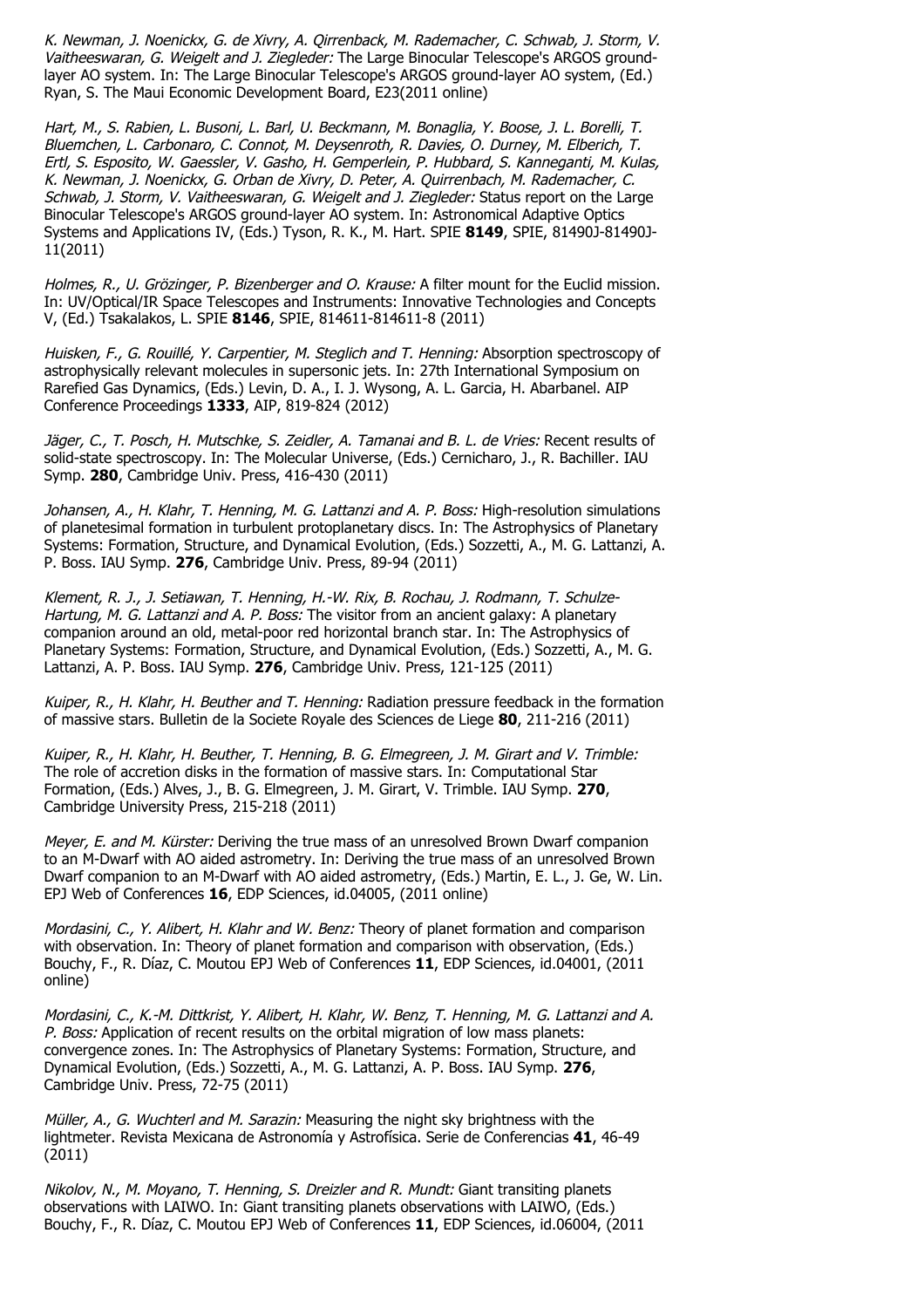online)

Olczak, C., R. Spurzem, T. Henning, A. S. Brun, M. S. Miesch and Y. Ponty: Rapid mass segregation in young star clusters without substructure? In: Astrophysical Dynamics: From Stars to Galaxies, (Eds.) Brummell, N. H., S. A. Brun, M. S. Miesch, Y. Ponty. IAU Symp. **271**, Cambridge Univ. Press, 389-390 (2011)

Olczak, C., R. Spurzem, T. Henning, T. Kaczmarek, S. Pfalzner, S. Harfst and S. Portegies Zwart: Dynamics in young star clusters: from planets to massive stars. In: Stellar Clusters & Associations: A RIA Workshop on Gaia, (Eds.) Alfaro Navarro, E. J., A. T. Gallego Calvente, M. R. Zapatero Osorio. 142-147 (2011 online)

Panić, O., T. Birnstiel, R. Visser, E. van Kampen, M. G. Lattanzi and A. P. Boss: Observable signatures of dust evolution mechanisms which shape the planet forming regions. In: The Astrophysics of Planetary Systems: Formation, Structure, and Dynamical Evolution, (Eds.) Sozzetti, A., M. G. Lattanzi, A. P. Boss. IAU Symp. **276**, Cambridge Univ. Press, 450-452 (2011)

Paumard, T., S. Gillessen, W. Brander, A. Eckart, J. Berger, P. Garcia, A. Amorim, S. Anton, H. Bartko, H. Baumeister, P. Carvas, F. Cassaing, E. Choquet, Y. Clénet, C. Collin, K. Dodds-Eden, F. Eisenhauer, P. Fédou, É. Gendron, R. Genzel, A. Gräter, C. Guériau, X. Haubois, M. Haug, S. Hippler, R. Hofmann, F. Hormuth, K. Houairi, S. Ihle, L. Jocou, S. Kellner, P. Kervella, R. Klein, J. Kolmeder, N. Kudryavtseva, S. Lacour, V. Lapeyrene, W. Laun, R. Lenzen, B. Le Ruyet, J. M. A. Lima, M. Marteaud, T. Moulin, V. Naranjo, U. Neumann, F. Patru, K. Perraut, G. Perrin, O. Pfuhl, J. Réess, S. Rabien, J. R. Ramos, R. Rohloff, G. Rousset, A. Sevin, M. Thiel, F. Vincent, J. Ziegleder, D. Ziegler, Q. D. Wang and F. Yuan: Science with GRAVITY, the NIR Interferometric Imager. In: The Galactic Center: a Window to the Nuclear Environment of Disk Galaxies, (Eds.) Morris, R., Q. D. Wang, F. Yuan. ASP Conf. Ser. **439**, ASP, 267-270 (2011)

Pavlyuchenkov, Y., D. Wiebe, A. Fateeva, T. Vasyunina, B. G. Elmegreen, J. M. Girart and V. Trimble: Radiative transfer simulations of infrared dark clouds. In: Computational Star Formation, (Eds.) Alves, J., B. G. Elmegreen, J. M. Girart, V. Trimble. IAU Symp. **270**, Cambridge Univ. Press, 455-458 (2011)

Quirrenbach, A., P. J. Amado, J. A. Caballero, H. Mandel, R. Mundt, A. Reiners, I. Ribas, M. A. Sánchez Carrasco, W. Seifert, M. G. Lattanzi and A. P. Boss: CARMENES: Calar Alto high-Resolution search for M dwarfs with Exo-earths with Near-infrared and optical Echelle Spectrographs. In: The Astrophysics of Planetary Systems: Formation, Structure, and Dynamical Evolution, (Eds.) Sozzetti, A., M. G. Lattanzi, A. P. Boss. IAU Symp. **276**, Cambridge Univ. Press, 545-546 (2011)

Quirrenbach, A., R. Geisler, T. Henning, R. Launhardt, N. Elias, F. Pepe, D. Queloz, S. Reffert, D. Ségransan and J. Setiawan: ESPRI: Astrometric planet search with PRIMA at the VLTI. In: ESPRI: Astrometric planet search with PRIMA at the VLTI, (Eds.) Martin, E. L., J. Ge, W. Lin. EPJ Web of Conferences **16**, EDP Sciences, id.07005, (2011 online)

Regály, Z., L. Kiss, Z. Sándor, C. P. Dullemond, M. G. Lattanzi and A. P. Boss: High-resolution spectroscopic view of planet formation sites. In: The Astrophysics of Planetary Systems: Formation, Structure, and Dynamical Evolution, (Eds.) Sozzetti, A., M. G. Lattanzi, A. P. Boss. IAU Symp. **276**, Cambridge Univ. Press, 50-53 (2011)

Rochau, B., W. Brandner, A. Stolte, T. Henning, N. da Rio, M. Gennaro, F. Hormuth, E. Marchetti and P. Amico: VLT-MAD observations of Trumpler 14. In: Stellar Clusters & Associations: A RIA Workshop on Gaia, (Eds.) Alfaro Navarro, E. J., A. T. Gallego Calvente, M. R. Zapatero Osorio. 239-243 (2011 online)

Roelfsema, R., D. Gisler, J. Pragt, H. M. Schmid, A. Bazzon, C. Dominik, A. Baruffolo, J.-L. Beuzit, J. Charton, K. Dohlen, M. Downing, E. Elswijk, M. Feldt, M. de Haan, N. Hubin, M. Kasper, C. Keller, J.-L. Lizon, D. Mouillet, A. Pavlov, P. Puget, S. Rochat, B. Salasnich, P. Steiner, C. Thalmann, R. Waters and F. o. Wildi: The ZIMPOL high contrast imaging polarimeter for SPHERE: sub-system test results. In: Techniques and Instrumentation for Detection of Exoplanets V, (Ed.) Shaklan, S. SPIE **8151**, SPIE, 81510N-81510N-13 (2011)

Röll, T., A. Seifahrt, R. Neuhäuser, R. Köhler and J. Bean: Ground based astrometric search for extrasolar planets in stellar multiple systems. In: GAIA: At the Frontiers of Astrometry, (Eds.) Turon, C., F. Meynadier, F. Arenou. EAS Publications Series **45**, EDP Sciences, 429-432 (2011)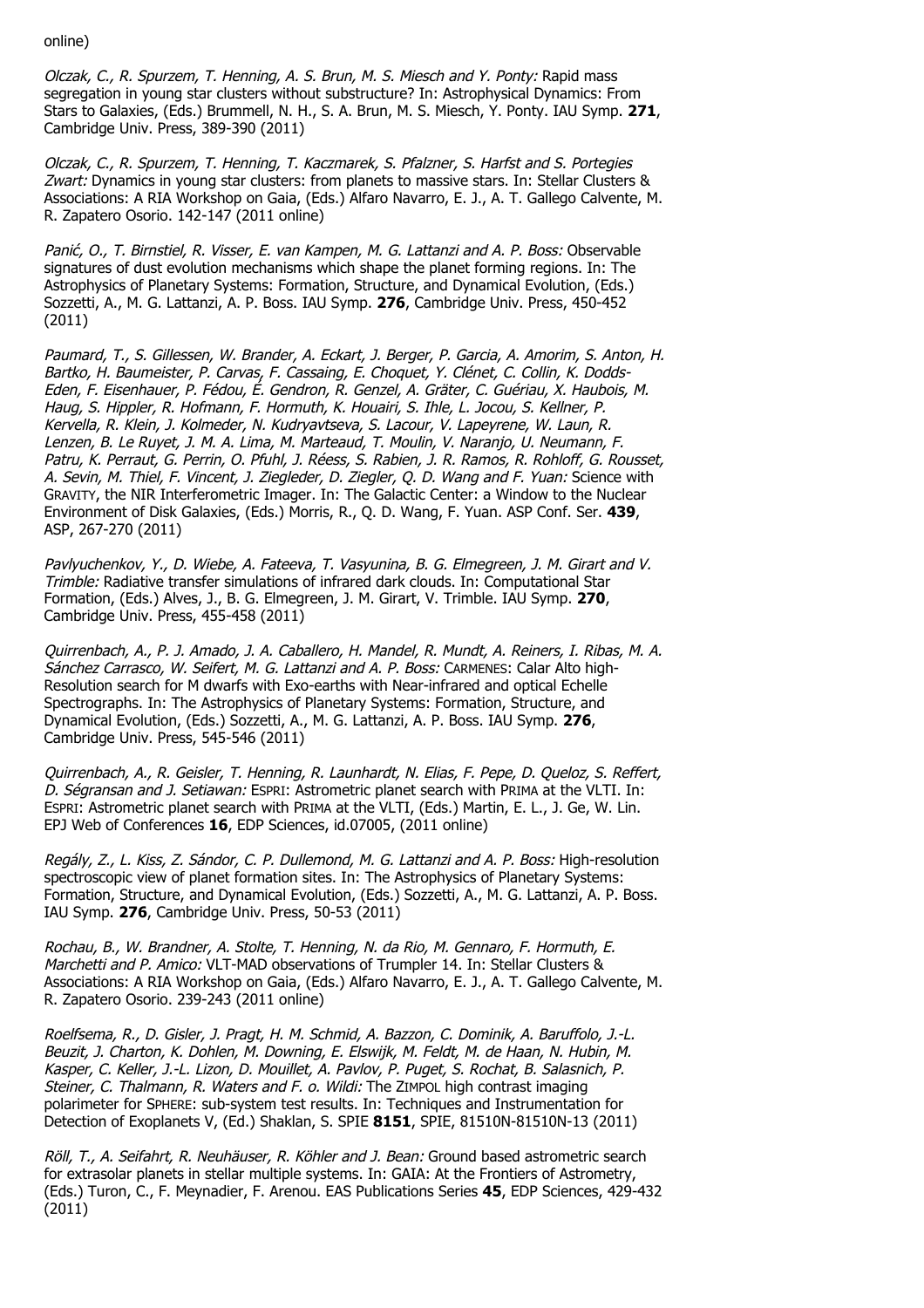Setiawan, J., R. Klement, T. Henning, H.-W. Rix, B. Rochau, T. Schulze-Hartung, J. Rodmann, H. Drechsel and U. Heber: A planetary companion around a metal-poor star with extragalactic origin. In: Planetary Sytems Beyond the Main Sequence, (Eds.) Schuh, S., H. Drechsel, U. Heber. AIP Conference Proceedings **1331**, AIP, 182-189 (2011)

Steinacker, J., T. Henning and A. Bacmann: Radiative transfer modeling of simulation and observational data. In: Computational Star Formation, (Eds.) Alves, J., B. G. Elmegreen, J. M. Girart, V. Trimble. IAU Symp. **270**, Cambridge Univ. Press, 433-441 (2011)

Sturm, E., A. Poglitsch, A. Contursi, J. Graciá-Carpio, J. Fischer, E. González-Alfonso, R. Genzel, S. Hailey-Dunsheath, D. Lutz, L. Tacconi, J. Dejong, A. Sternberg, A. Verma, S. Madden, L. Vigroux, D. Cormier, U. Klaas, M. Nielbock, O. Krause, J. Schreiber, M. Haas, R. Simon, V. Ossenkopf and J. Stutzki: Star formation and the ISM in infrared bright galaxies  $-$ SHINING. In: The 5th Zermatt ISM-Symposium: Conditions and Impact of Star Formation : New results with Herschel and beyond, (Eds.) Röllig, M., R. Simon, V. Ossenkopf, J. Stutzki. EAS Publications Series **52**, EDP Sciences, 55-61 (2011)

Tinetti, G., J. Y. K. Cho, C. A. Griffith, O. Grasset, L. Grenfell, T. Guillot, T. T. Koskinen, J. I. Moses, D. Pinfield, J. Tennyson, M. Tessenyi, R. Wordsworth, A. Aylward, R. van Boekel, A. Coradini, T. Encrenaz, I. Snellen, M. R. Zapatero-Osorio, J. Bouwman, V. C. du Foresto, M. Lopez-Morales, I. Mueller-Wodarg, E. Pallé, F. Selsis, A. Sozzetti, J.-P. Beaulieu, T. Henning, M. Meyer, G. Micela, I. Ribas, D. Stam, M. Swain, O. Krause, M. Ollivier, E. Pace, B. Swinyard, P. A. R. Ade, N. Achilleos, A. Adriani, C. B. Agnor, C. Afonso, C. A. Prieto, G. Bakos, R. J. Barber, M. Barlow, P. Bernath, B. Bézard, P. Bordé, L. R. Brown, A. Cassan, C. Cavarroc, A. Ciaravella, C. Cockell, A. Coustenis, C. Danielski, L. Decin, R. De Kok, O. Demangeon, P. Deroo, P. Doel, P. Drossart, L. N. Fletcher, M. Focardi, F. Forget, S. Fossey, F. Pascal, J. Frith, M. Galand, P. Gaulme, J. I. G. Hernández, D. Grassi, M. J. Griffin, U. Grözinger, M. Guedel, P. Guio, O. Hainaut, R. Hargreaves, P. H. Hauschildt, K. Heng, D. Heyrovsky, R. Hueso, P. Irwin, L. Kaltenegger, P. Kervella, D. Kipping, G. Kovacs, A. L. Barbera, H. Lammer, E. Lellouch, G. Leto, M. L. Morales, M. A. L. Valverde, M. Lopez-Puertas, C. Lovi, A. Maggio, J.-P. Maillard, J. M. Prado, J.-B. Marquette, F. J. Martin-Torres, P. Maxted, S. Miller, S. Molinari, D. Montes, A. Moro-Martin, O. Mousis, N. N. Tuong, R. Nelson, G. S. Orton, E. Pantin, E. Pascale, S. Pezzuto, E. Poretti, R. Prinja, L. Prisinzano, J.-M. Réess, A. Reiners, B. Samuel, J. S. Forcada, D. Sasselov, G. Savini, B. Sicardy, A. Smith, L. Stixrude, G. Strazzulla, G. Vasisht, S. Vinatier, S. Viti, I. Waldmann, G. J. White, T. Widemann, R. Yelle, Y. Yung, S. Yurchenko, M. G. Lattanzi and A. P. Boss: The science of EChO. In: The Astrophysics of Planetary Systems: Formation, Structure, and Dynamical Evolution, (Eds.) Sozzetti, A., M. G. Lattanzi, A. P. Boss. IAU Symp. **276**, Cambridge Univ. Press, 359-370 (2011)

Uribe, A., H. Klahr, M. Flock, T. Henning, M. G. Lattanzi and A. P. Boss: 3D MHD simulations of planet migration in turbulent stratified disks. In: The Astrophysics of Planetary Systems: Formation, Structure, and Dynamical Evolution, (Eds.) Sozzetti, A., M. G. Lattanzi, A. P. Boss. IAU Symp. **276**, Cambridge Univ. Press, 515-516 (2011)

Wang, W., S. Boudreault, J. Caballero, C. A. L. Bailer-Jones, B. Goldman and T. Henning: The stellar and substellar mass function in central region of the old open cluster Praesepe from deep LBT observations. In: The stellar and substellar mass function in central region of the old open cluster Praesepe from deep LBT observations, (Eds.) Martin, E. L., J. Ge, W. Lin. EPJ Web of Conferences **16**, EDP Sciences, 06011(2011 online)

Wildi, F., J. L. Beuzit, M. Feldt, D. Mouillet, K. Dohlen, P. Puget, A. Baruffolo, J. Charton, A. Bocaletti, R. Claudi, A. Costille, P. Feautrier, T. Fusco, R. Gratton, M. Kasper, M. Langlois, P. Martinez, D. Mesa, D. Le Mignant, A. Pavlov, C. Petit, J. Pragt, P. Rabou, S. Rochat, R. Roelfsema, J.-F. Sauvage, H. M. Schmid, E. Stadler and C. Moutou: The performance of the SPHERE sub-systems in the integration lab. In: Techniques and Instrumentation for Detection of Exoplanets V, (Ed.) Shaklan, S. SPIE **8151**, SPIE, 81510M-81510M-12 (2011)

Yang, P., J. Xu, J. Zhu and S. Hippler: Transmission sphere calibration and its current limits. In: Optical Measurement Systems for Industrial Inspection VII, (Eds.) Lehmann, P. H., W. Osten, K. Gastinger. SPIE **8082**, SPIE, 80822L-80822L-8(2011)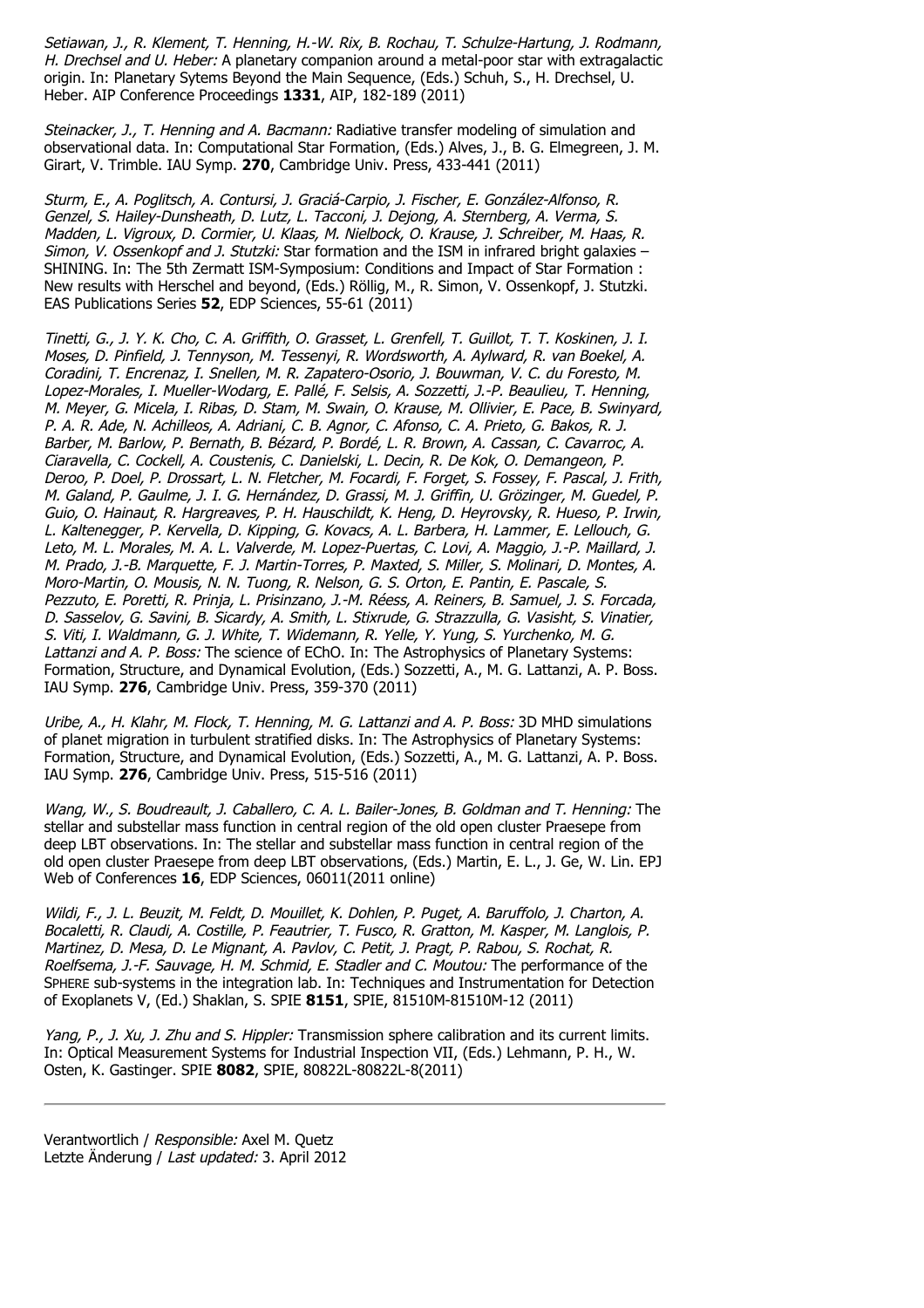### **Popular Papers:**

Brandner, W.: Kepler 11 – ein Planetensystem an der Grenze zum Chaos. Sterne und Weltraum **50,4**, 27-29 (2011)

Eisenhauer, F., G. Perrin, W. Brandner, C. Straubmeier, K. Perraut, A. Amorim, M. Schöller, S. Gillessen, P. Kervella, M. Benisty, C. Araujo-Hauck, L. Jocou, J. Lima, G. Jakob, M. Haug, Y. Clénet, T. Henning, A. Eckart, J. P. Berger, P. Garcia, R. Abuter, S. Kellner, T. Paumard, S. Hippler, S. Fischer, T. Moulin, J. Villate, G. Avila, A. Gräter, S. Lacour, A. Huber, M. Wiest, A. Nolot, P. Carvas, R. Dorn, O. Pfuhl, E. Gendron, S. Kendrew, S. Yazici, S. Anton, Y. Jung, M. Thiel, É. Choquet, R. Klein, P. Teixeira, P. Gitton, D. Moch, F. Vincent, N. Kudryavtseva, S. Ströbele, S. Sturm, P. Fédou, R. Lenzen, P. Jolley, C. Kister, V. Lapeyr re, V. Naranjo, C. Lucuix, R. Hofmann, F. Chapron, U. Neumann, L. Mehrgan, O. Hans, G. Rousset, J. Ramos, M. Suarez, R. Lederer, J. M. Reess, R. R. Rohloff, P. Haguenauer, H. Bartko, A. Sevin, K. Wagner, J. L. Lizon, S. Rabien, C. Collin, G. Finger, R. Davies, D. Rouan, M. Wittkowski, K. Dodds-Eden, D. Ziegler, F. Cassaing, H. Bonnet, M. Casali, R. Genzel and P. Lena: GRAVITY: observing the universe in motion. The Messenger **143**, 16-24 (2011)

Lemke, D.: Die Vermessung der Erde. Sterne und Weltraum **50,6**, 42-50 (2011)

Quanz, S. P., H. M. Schmid, S. M. Birkmann, D. Apai, S. Wolf, W. Brandner, M. R. Meyer and T. Henning: Resolving the inner regions of circumstellar discs with VLT/NACO polarimetric differential imaging. The Messenger **146**, 25-27 (2011)

Steinacker, J.: Leuchtende Dunkelwolken. Sterne und Weltraum **50,9**, 44-51 (2011)